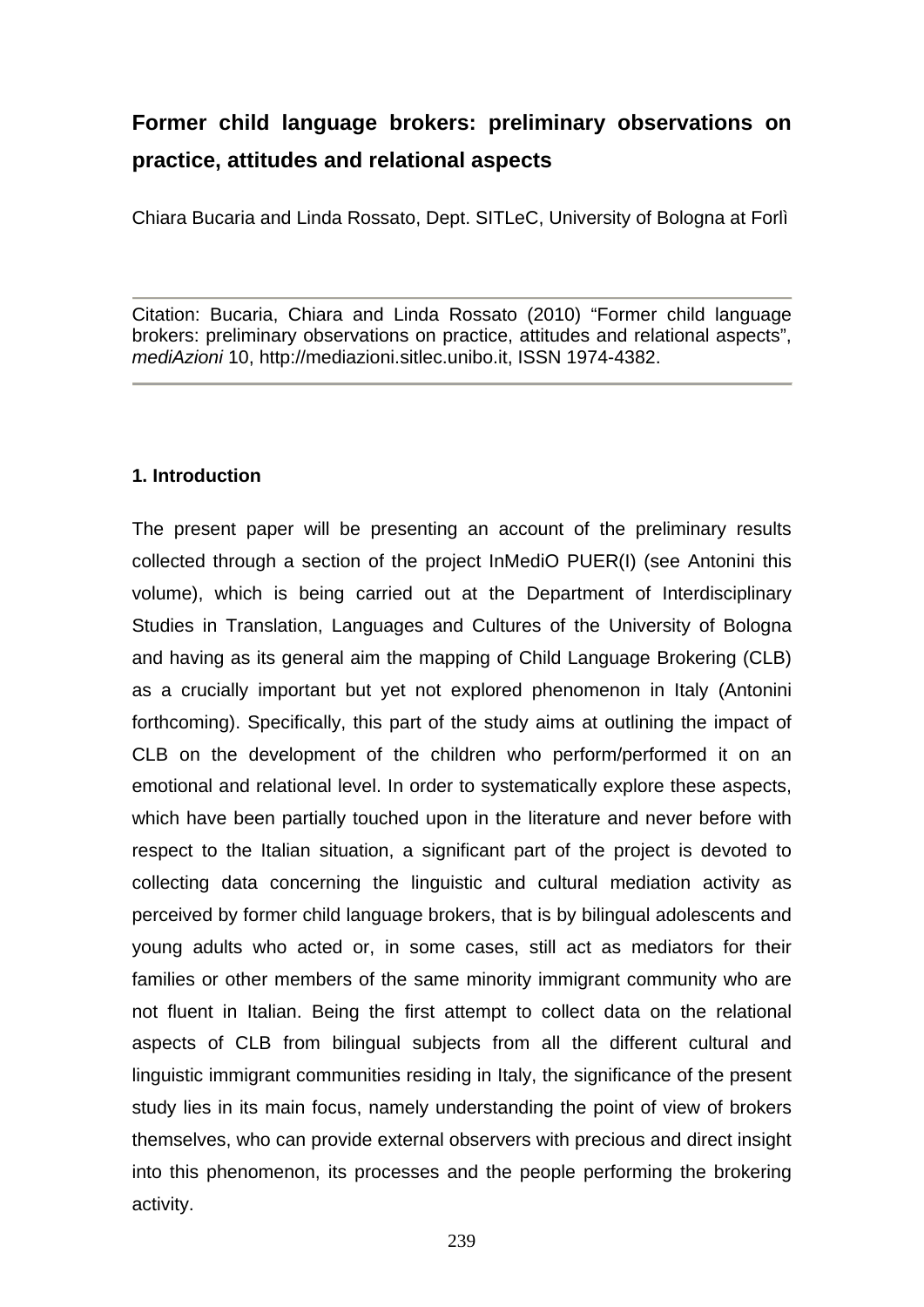After a rapid overview of the existing literature on CLB with particular emphasis on the aspects touched upon in this section of the project, the methodological design of the study will be described. The rest of the paper will be devoted to a discussion of the preliminary results gathered during the pilot phase.

#### **2. The literature on child language brokers**

This part of the InMedioPueri project aims at investigating some of the aspects that have already been discussed in academic studies on CLB in countries with earlier waves of recent immigration (mainly the United States, the UK and Canada), in which the phenomenon seems to have been acknowledged and researched for a longer period of time than in Italy.

Although CLB is still a relatively underresearched phenomenon, the existing academic literature has approached this kind of linguistic and cultural mediation from a number of different angles. Among those studies that privilege the point of view of brokers and their families are studies focusing on the impact of the mediating activity on children's psychological development, and on the educational, linguistic and cultural spheres (e.g. McQuillan and Tse 1995; Tse 1995 and 1996; Buriel *et al*. 1998; Dorner *et al*. 2007). The possible shifting of parent-child dynamics as a result of the increased responsibilities taken on by brokers within the family has also created considerable interest in the academic community (e.g. Pease-Alvarez and Vasquez 1994; Vasquez and Pease-Alvarez; Shannon 1994; Orellana *et al*. 2003; Weisskirch 2007 and this volume), as has the potential stress caused by this activity on children and adolescents who broker (e.g. Guske 2006). The dominant view still seems to advocate that children should not be exposed to situations in which they might have to translate or interpret sensitive information that might negatively impact them on a psychological level such as in administrative offices, banks, hospitals, and police stations (e.g. McQuillan and Tse 1995; Buriel *et al.* 1998; Hall and Sham 1998; Weisskirch and Alva 2002; Valdes 2003; Tse 2005). On the other hand, it also seems to be generally recognized that, to some extent, the role reversal and child "parentification" supposedly brought about by brokering does not only have detrimental implications. Specifically, Orellana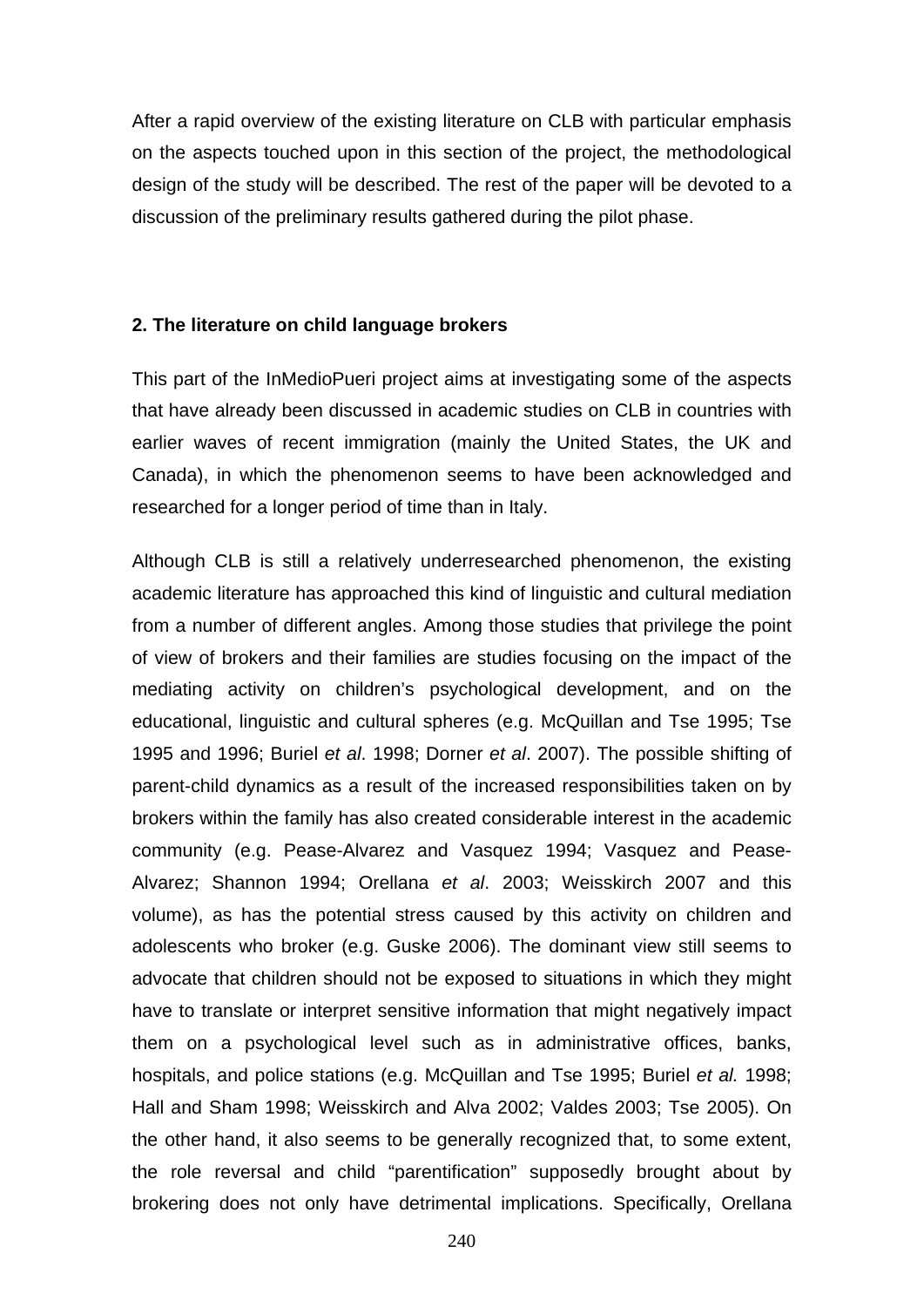(2009: 67) stresses the importance of looking at the brokering activity that children perform for their families as a valuable service that, in the case of institutional exchanges, should otherwise be provided by the state, thus offering a priceless contribution both to their closest relatives and to the various institutions involved (see also Hall and Sham 2007). Furthermore, the positive effects of brokering on children has been indicated in the effects that this kind of activity might have on school performance. Particularly, the wider vocabulary and the increased familiarity with different written genres acquired through the brokering experience noted by Orellana (2009: 114) seem to have been among the reasons for the positive correlation found between CLB and the children's performance in fifth- and sixth-grade standardized reading tests (Dorner *et al*. 2007).

Fewer studies seem to have been specifically dedicated to another important sphere, namely the brokers' translation skills and their awareness of the mechanisms involved in the translating/interpreting actvity. However, the existing literature on these aspects (e.g. Malakoff and Hakuta 1991, Bayley *et al*. 2005) suggests, as Orellana notes, that brokers do much more than "simply move words between speakers" (2009: 74) and indicate that, albeit perhaps on a relatively unconscious level, children and adolescents are aware of the implications of their role. These seem to include an actual mediation between cultures that goes beyond literal translation and the responsibility of managing a multiparty interaction (among others Buriel *et al.* 1998; Curtis 2005; Weisskirch 2005).

Finally, some of the tools that have been used by researchers in order to investigate the various aspects of the CLB phenomenon are questionnaires and interviews (e.g. Guske 2006; Walichowski 2001; Weisskirch 2007), narratives and journal entries (Orellana 2009), participant observation (e.g. Bayley *et al*. 2005), and simulations (Hall 2009), used to elicit information on the processes, feelings, and implications of this practice directly from the actual participants in the mediated interactions (not only brokers but also parents and teachers).

Based on a multi-methodological approach to data gathering, InMedioPueri aims at offering the first academic, data-driven overview of the CLB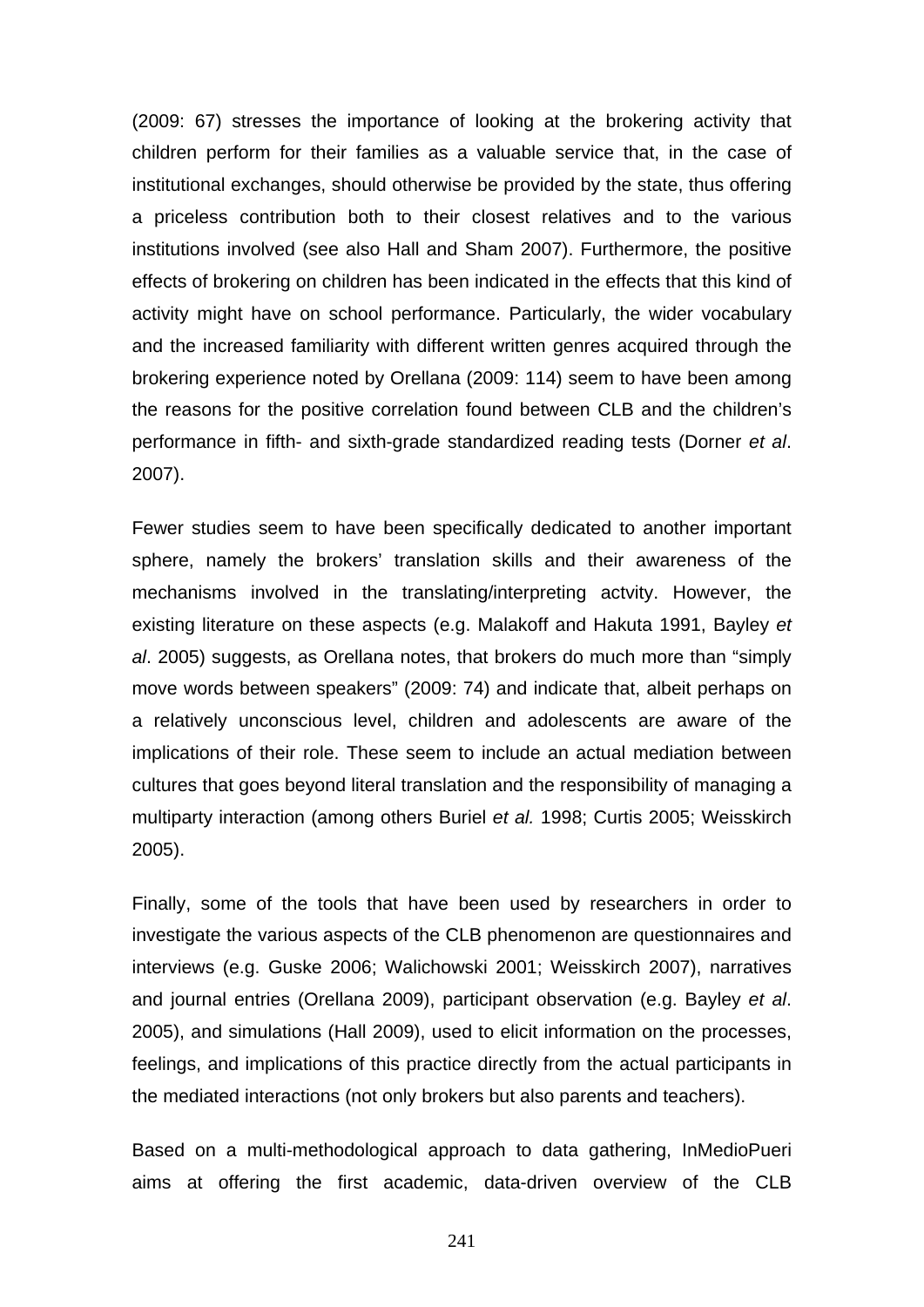phenomenon in Italy. Furthermore, while most of the above-mentioned studies focus on only one ethnicity at a time, at least in its preliminary stage, the purpose of the present project is to provide a comprehensive study of CLB practices across immigrant groups, in order to provide a convincing reflection of the complex situation that can be presently found in Italy as a result of the recent increase in the number of foreign citizens becoming residents of this country.

## **3. The study**

The part of the InMedioPueri pilot project on which the present paper reports was aimed at eliciting mainly qualitative data on CLB practices from former child language brokers. Some of the main aspects with which the study was concerned and on which we wanted to collect further evidence regarding the phenomenon in Italy were:

• providing a detailed description of the participants, situations and contexts in which CLB takes place;

• assessing the impact that CLB has on various aspects of the lives and the development of language brokers, including their family relationships and the role and responsibilities the children/adolescents must take on in specific situations and contexts;

- gathering data on both positive and negative attitudes towards CLB from former brokers;
- identifying potential strategies adopted by brokers when mediating for family and friends.

In this preliminary stage of the pilot study, it was decided to test different datagathering methods, in order to become aware of the pros and cons of each one of them and ultimately choose the most appropriate one to approach field work with younger subjects, namely children and adolescents from the last grades of elementary school to middle school. Data were elicited by means of a semistructured template of questions, which were in turn formulated on the basis of preliminary interviews carried out with representatives of various public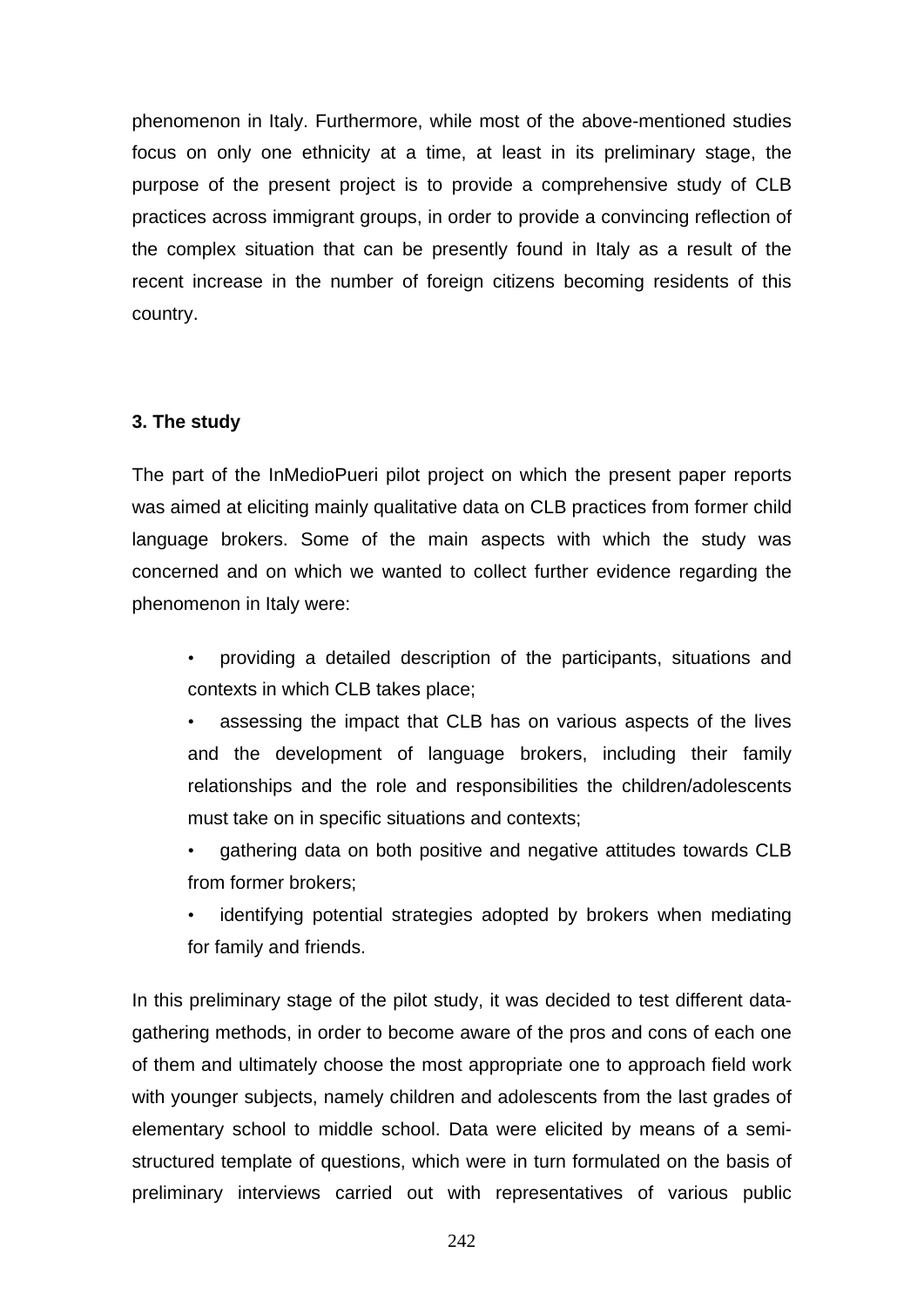institutions in the Forlì-Cesena area of the Emilia-Romagna region (see Cirillo *et al*., this volume). Specifically, the tools that were purposely designed and employed in this pilot study were:

- individual, in-depth, semi-structured interviews;
- focus groups;
- questionnaires.

The individual interviews were carried out by one or more researchers at a time and were based on a flexible template, which allowed for changes in the order of questions according to factors such as the interest elicited in the respondents by each question, or additional topics touched upon spontaneously by the interviewees. The focus groups were carried out by two researchers who loosely followed a similar template to the one used for the individual interviews. The purpose was for smalll groups of people to freely interact with each other and the researchers following minimal prompting from the latter. The questionnaires comprised 71 closed- and open-ended questions and were used as an additional and more detailed tool to keep track of the respondents' answers during interviews and focus groups. They were administered to all participants after either the interview or focus group. Researchers were available for assistance throughout this phase. All interviews and focus group sessions were recorded and videotaped making sure to protect the respondents' anonymity, and were subsequently transcribed.

The interview protocols for individual interviews, focus groups and questionnaires contained three thematic blocks, which were aimed at collecting data regarding:

1. personal information, including questions about the participants' socio-demographic background, such as number of years spent in Italy, number of siblings (if any), family members living with them in Italy, parents' occupation, etc.;

2. the contexts and situations in which they recalled having acted as intermediaries and who the participants were in the interactions. Preliminary questions concerned the places, situations and conditions in which former language brokers were called to mediate;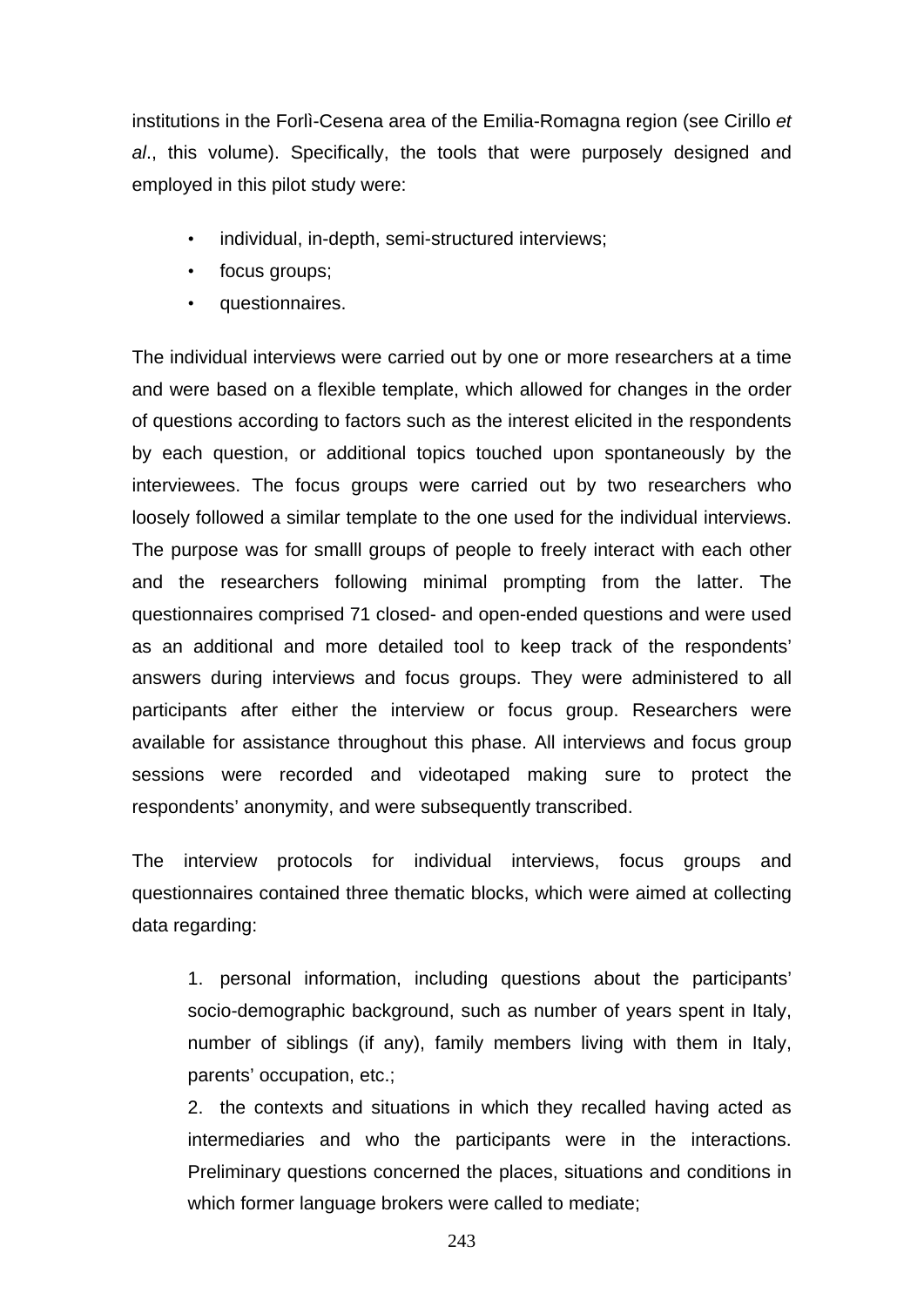3. brokers' attitudes and individual experience, including questions about their feelings concerning CLB, both in general and relating to specific events. Participants were also asked to relate anecdotes of successful and unsuccessful instances of language mediations performed by them.

The two different methods used for face-to-face interaction with the subjects (individual interviews and focus groups) clearly resulted in our samples differing as well. Specifically, the subjects of individual interviews were high school (1 case) and university students who had either been contacted directly by the researchers or who had volunteered for the project by answering an advert. Focus group participants, on the other hand, were students attending a vocational high school in Veneto, a region adjacent to Emilia-Romagna in the North-East of the country. This specifc school was contacted on the basis of the high number of immigrant children among its students, which, according to some of the teaching staff we have been in contact with during this project, reflects a general trend occurring in the Italian educational system. Specifically, when the time comes for immigrant teenagers to choose a preferred course of study for their high school they are automatically encouraged to select a vocational school. Reportedly, this is done in part because these teenagers' (often) diminished language skills in Italian are seen as a hindrance to more "high-brow", intellectually challenging studies, and partly because the parents themselves often prefer that their children learn a trade, which would presumably ensure them more immediate economic remuneration/independence, rather than another kind of occupation that requires obtaining a university degree.

After granting their cooperation for the project, the school's teaching and secretarial staff pre-selected students coming from immigrant families and asked them to take part in our informal focus group sessions. Most students (except one) who were asked to participate offered their cooperation.

Admittedly, the two different sampling methods that were adopted implied potentially different levels of cooperation on the part of the subjects. In general, with only one exception, none of the respondents was particularly keen on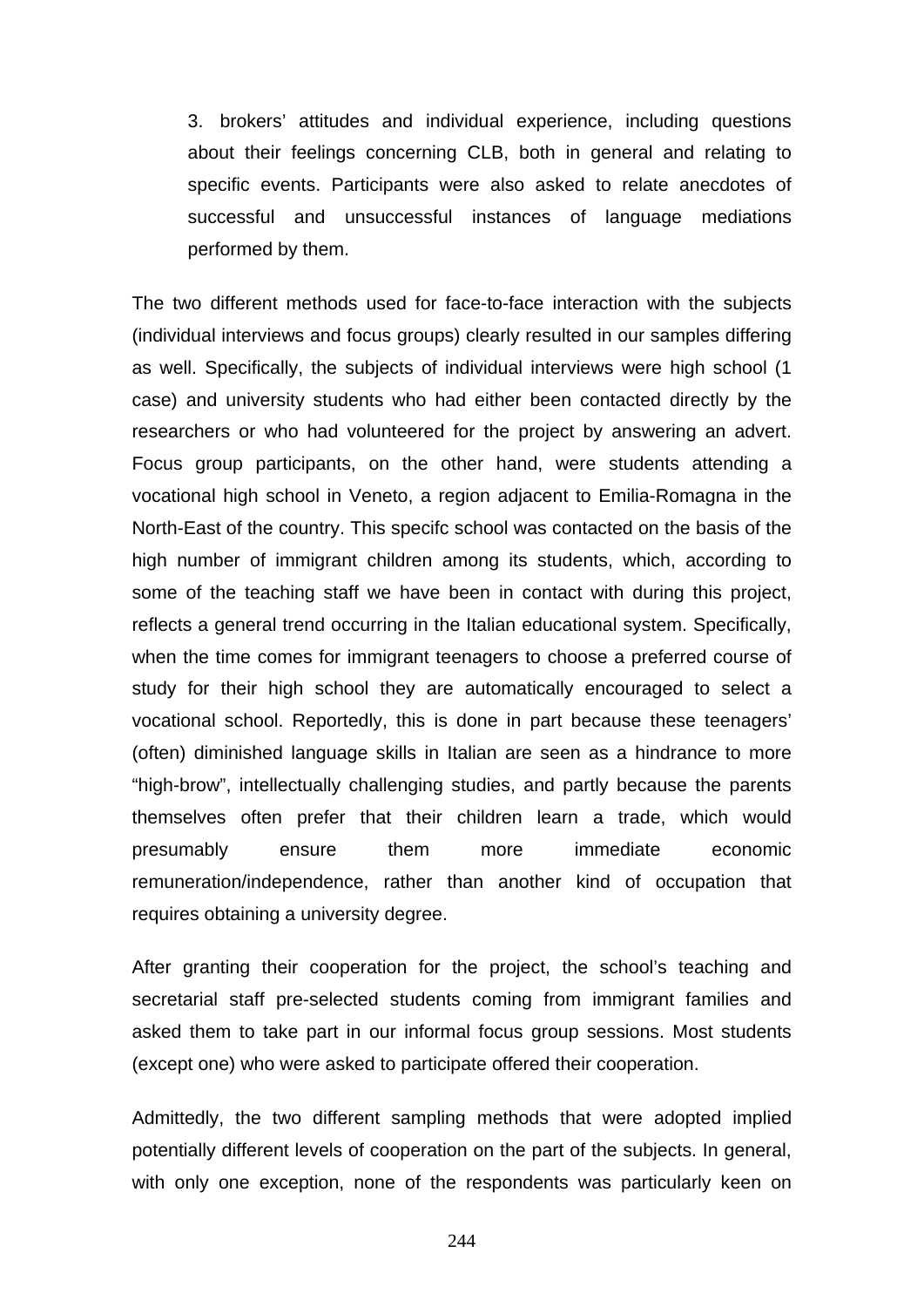talking extensively about their experience as brokers. Particularly during the focus groups, in most cases we noticed if not exactly hostility at least reluctance to volunteer information. Possible influencing factors might have been the institutional, formal setting in which the focus groups took place (i.e. the school), the young age of the participants, the use of Italian as a (usually non-native) lingua franca, and the interaction with complete strangers.

A further difference between the two samples resides in the fact that they included both former brokers who at the time they were interviewed no longer mediated for family and friends, and (usually younger) respondents who were still involved to some extent in some form of CLB. For former brokers the emotional distance between the time of the survey and their actual brokering experience may have resulted in differences between the answers of present – as opposed to no longer active – mediators, with the latter presumably offering a more mature and articulate point of view on the subject<sup>[1](#page-6-0)</sup>.

## **4. Results**

This section summarizes the results for the 4 in-depth, individual interviews and the 4 focus groups carried out with former child language brokers as part of the piloting stage of the project InMedioPueri. Our small sample of respondents was composed of teenagers and young adults for a total of 30 people (8 females and 22 males) between the interviews and the focus groups. All the data were collected in the Northern Italian regions of Veneto, Emilia-Romagna and Friuli Venezia-Giulia. As already mentioned, the focus groups were conducted at a vocational secondary school where specific training is offered to those interested in becoming trade workers such as mechanics and electricians, which accounts for the overwhelming presence of boys (21 out of 26 participants). The following table shows the total number of participants in the interviews and focus groups by country of origin.

<span id="page-6-0"></span> $\overline{\phantom{a}}$  $1$  On the possible differences in the perception of their role on the part of younger mediators talking about their present CLB activity and older brokers looking back on their past experience see also Orellana 2009: 14.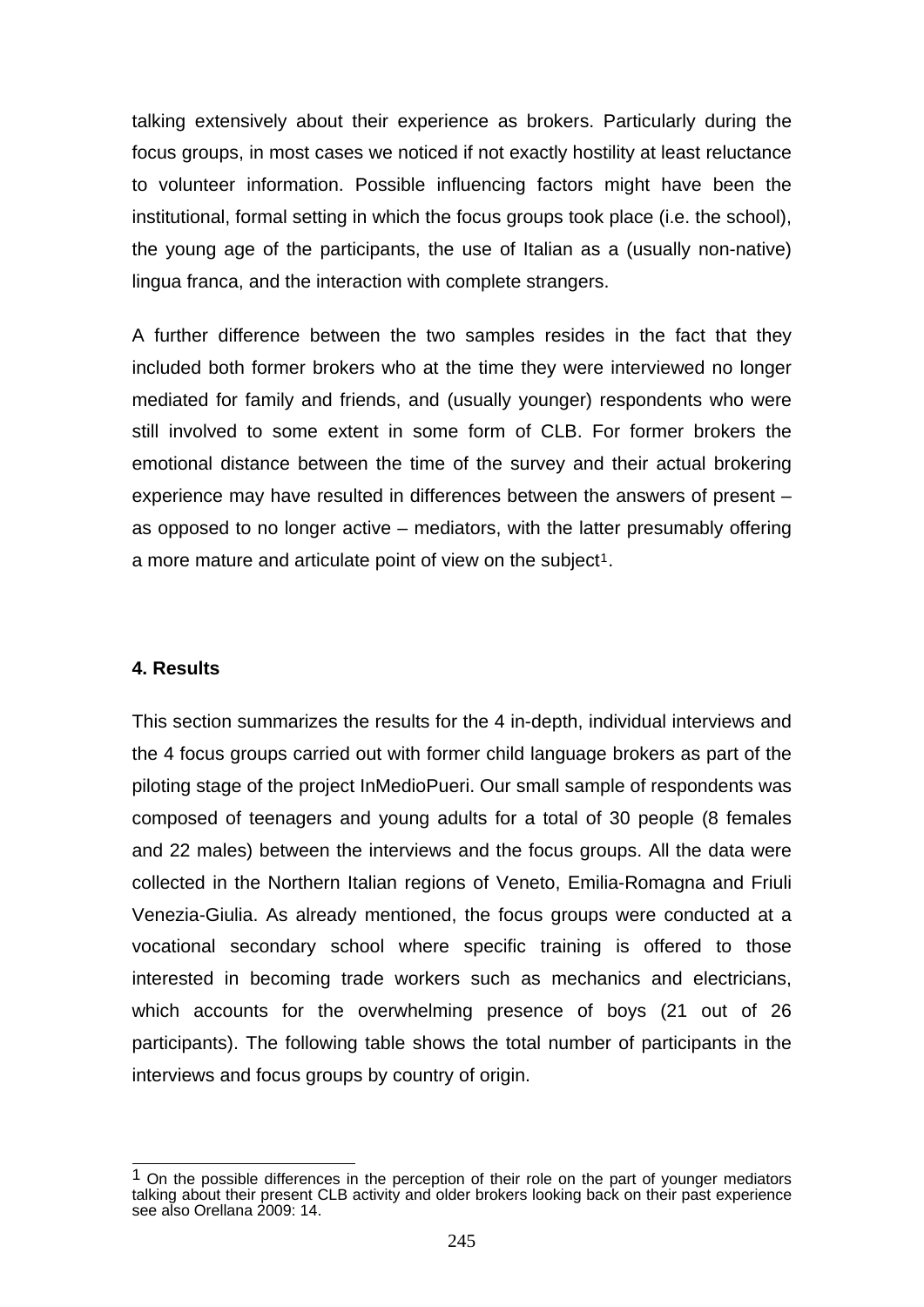| <b>Country of origin</b> | <b>Number of</b> | <b>Sex</b>     |                          |
|--------------------------|------------------|----------------|--------------------------|
|                          | participants     | F              | M                        |
|                          |                  |                |                          |
| Albania                  | 3                | $\overline{1}$ | $\overline{2}$           |
| <b>Bolivia</b>           | $\overline{1}$   |                | $\overline{1}$           |
|                          |                  |                |                          |
| <b>Bosnia</b>            | $\overline{1}$   |                | 1                        |
| <b>Burkina Faso</b>      | $\overline{1}$   |                | 1                        |
| China                    | $\overline{2}$   | 1              | 1                        |
| Croatia                  | $\overline{1}$   |                | 1                        |
| Dominican Republic       | 1                |                | 1                        |
| Egypt                    | $\mathbf 1$      |                | 1                        |
| Equador                  | $\overline{1}$   |                | $\overline{1}$           |
| Ghana                    | $\overline{2}$   |                | $\overline{2}$           |
| India                    | $\overline{2}$   |                | $\overline{2}$           |
| Macedonia                | 1                | 1              |                          |
| Morocco                  | 5                | $\overline{3}$ | $\overline{2}$           |
| Mozambique               | $\overline{1}$   | $\overline{a}$ | $\mathbf{1}$             |
| Philippines              | $\overline{2}$   | -              | $\overline{2}$           |
| Romania                  | 1                |                | $\mathbf{1}$             |
| Russia                   | $\overline{1}$   | 1              | $\overline{\phantom{a}}$ |
| Serbia                   | 3                | $\overline{1}$ | $\overline{2}$           |
| <b>TOTAL</b>             | 30               | 8              | 22                       |

Respondents ranged in age from 16 to 27, with the participants in the focus groups being in the 16-19 age group. They had been living in Italy, mainly with their immediate families, for anywhere from 3 to 18 years, with only two people having been born in Italy. The varying amounts of time spent in Italy obviously had an impact on the respondents' level of linguistic competence in Italian, which varied from a native to a beginner/lower intermediate level, and possibly on their willingness to actively participate in the discussion and volunteer information. Furthermore, although our sample is admittedly too small and diversified to be able to offer relevant quantitative results, it may be hypothesized that the time of their arrival in Italy and whether they had attended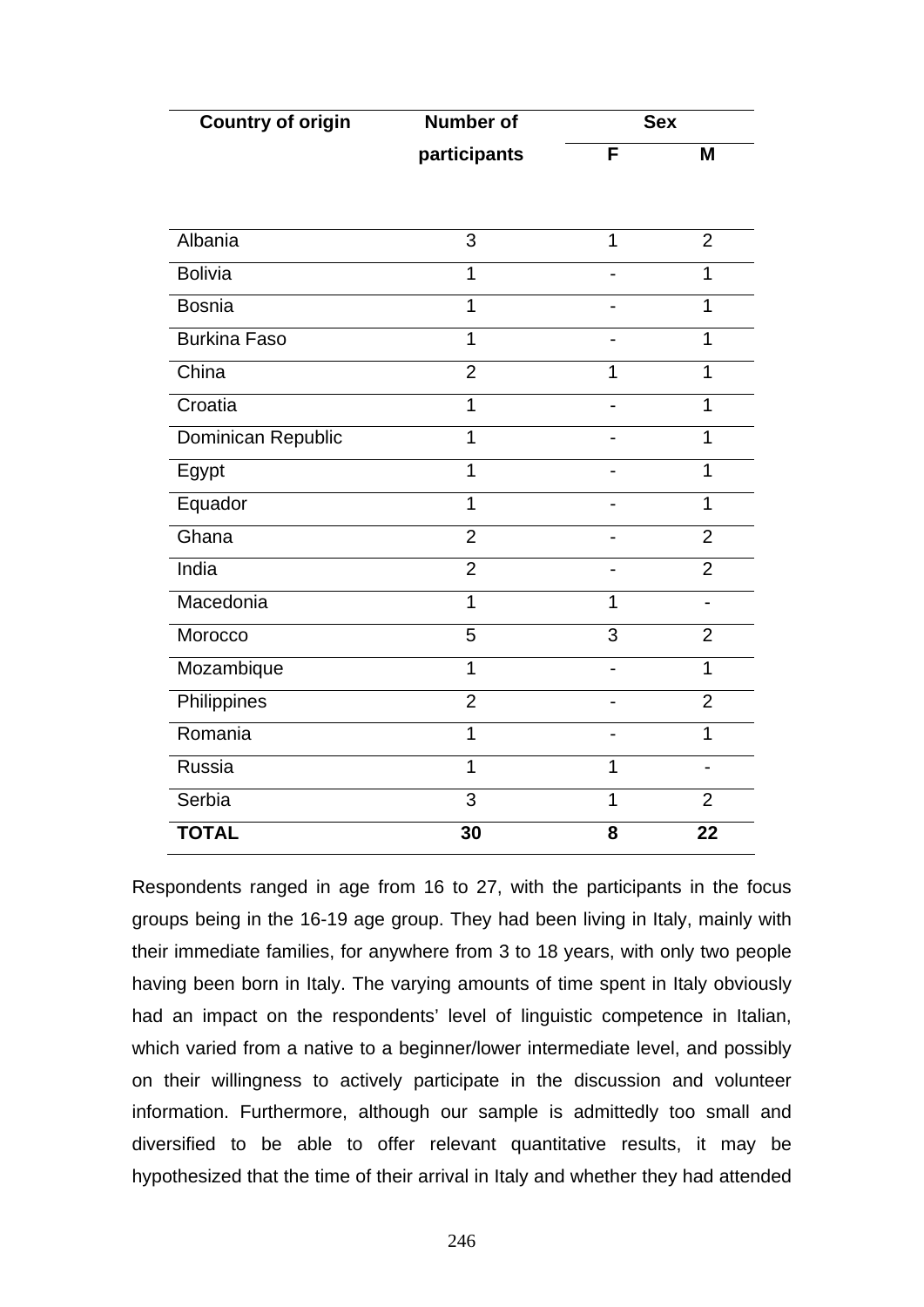school in this country might have had an impact on the amount of brokering they performed for their families (see 4.1.).

As far as focus groups are concerned, having had to rely on the school for a list of students coming from immigrant families, there was no pre-selection in terms of the actual extent of their mediating activity. Therefore, only after talking to the participants about their experience we were told that three of them had never brokered. These three people were not asked to fill out the questionnaire after the focus group sessions. With these three exceptions, all of the participants in the interviews and focus groups said they had worked in the past or were still working to some degree as brokers for their families, aquaintances and friends.

The next sections will offer a more detailed overview of the qualitative results derived from the three tools used for this pilot stage (individual, in-depth interviews, focus groups and questionnaires) with regards to the contexts and situations in which CLB reportedly occurs, its emotional and relational impact on brokers, and their own awareness of linguistic and cultural brokering.

## **4.1. CLB contexts and situations**

As far as CLB contexts and situations are concerned, the subjects were prompted to try and remember where brokering events had taken place, who the participants were and how often brokering occurred in each of these contexts. The questionnaires contained closed questions eliciting possible situations and contexts in which respondents might have acted as brokers. For each of the contexts a Likert frequency scale going from "never" to "always" was provided, on which said respondents were required to mark one of the available options.

Former brokers reported on having mediated both in formal and informal settings, mainly in family situations and also between family and friends and the institutions. The former cases included, for example, banks, hospitals, police headquarters, the post office, schools, and public offices in general. It is to be noted that none of the interviewees admitted to having acted as mediators in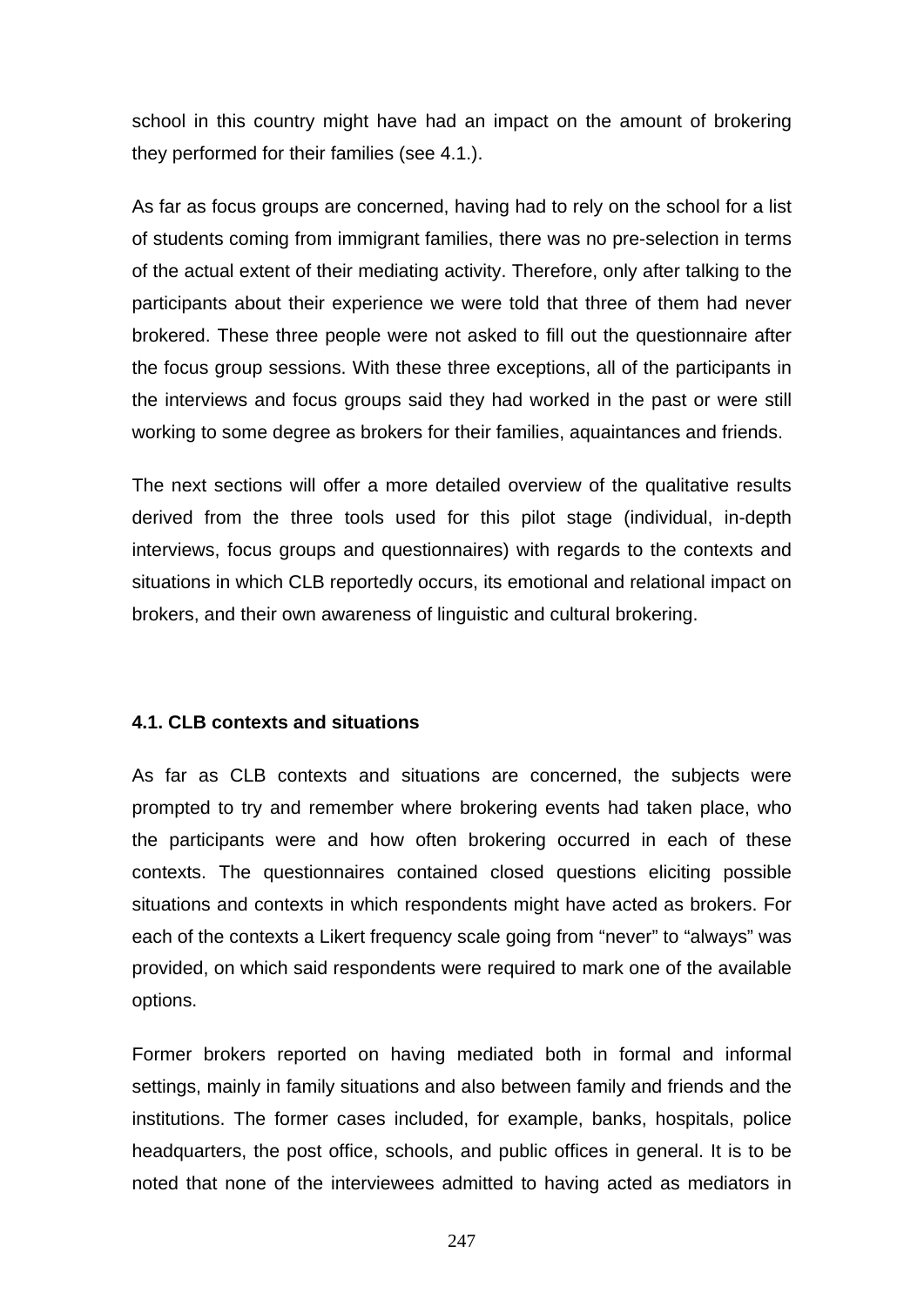court, although at this point we cannot say whether this was actually the case or whether respondents were trying to avoid making reference to potentially embarrassing situations, such as one of their relatives having had trouble with the law. The informal settings in which brokers reported mediating were the whole range of family activities taking place in their parents or relatives' homes, such as conversations with neighbours and friends and watching TV, and occasionally interactions with business owners occurring outside the home.

With respect to the types of texts, respondents said that they translated both oral and written texts for their family, especially for their parents and occasionally for grandparents. Oral translating included conversations of a formal or informal nature (e.g. with doctors, school teachers or neighbours) and TV programmes, news, et cetera. Written texts included bills and official communications from schools and administrative offices, doctor's prescriptions, instructions for medicine usage, and occasionally newspaper headlines or articles.

When asked to indicate the average frequency with which respondents acted as brokers, most of the interviewees said that they were called to act as mediators more frequently as soon as they first moved to Italy with their families. However, their answers varied considerably depending on a number of different factors, such as the number of years spent in Italy, the age at which they moved to Italy if they were not born in the country, and, consequently, their level of competence both in Italian and in their parents' language. The brokers' parents' language skills in Italian, which was usually linked to whether the parents had moved to Italy before their children and thus had had additional time to learn the language, was often indicated as a deciding factor. Parents with weaker competence in Italian required the most assistance from their children in a wider range of every-day situations. Finally, personal aptitude and willingness to translate were also occasionally indicated as a determining factor in CLB frequency. In particular, one respondent from Albania suggested that her own outgoing, helpful attitude, and already established experience in brokering led her parents to ask her to assist them more often than her younger and perhaps more introverted brother (see Orellana 2009: 53). Given the small size of our sample, more data would be needed to say whether this might in turn be seen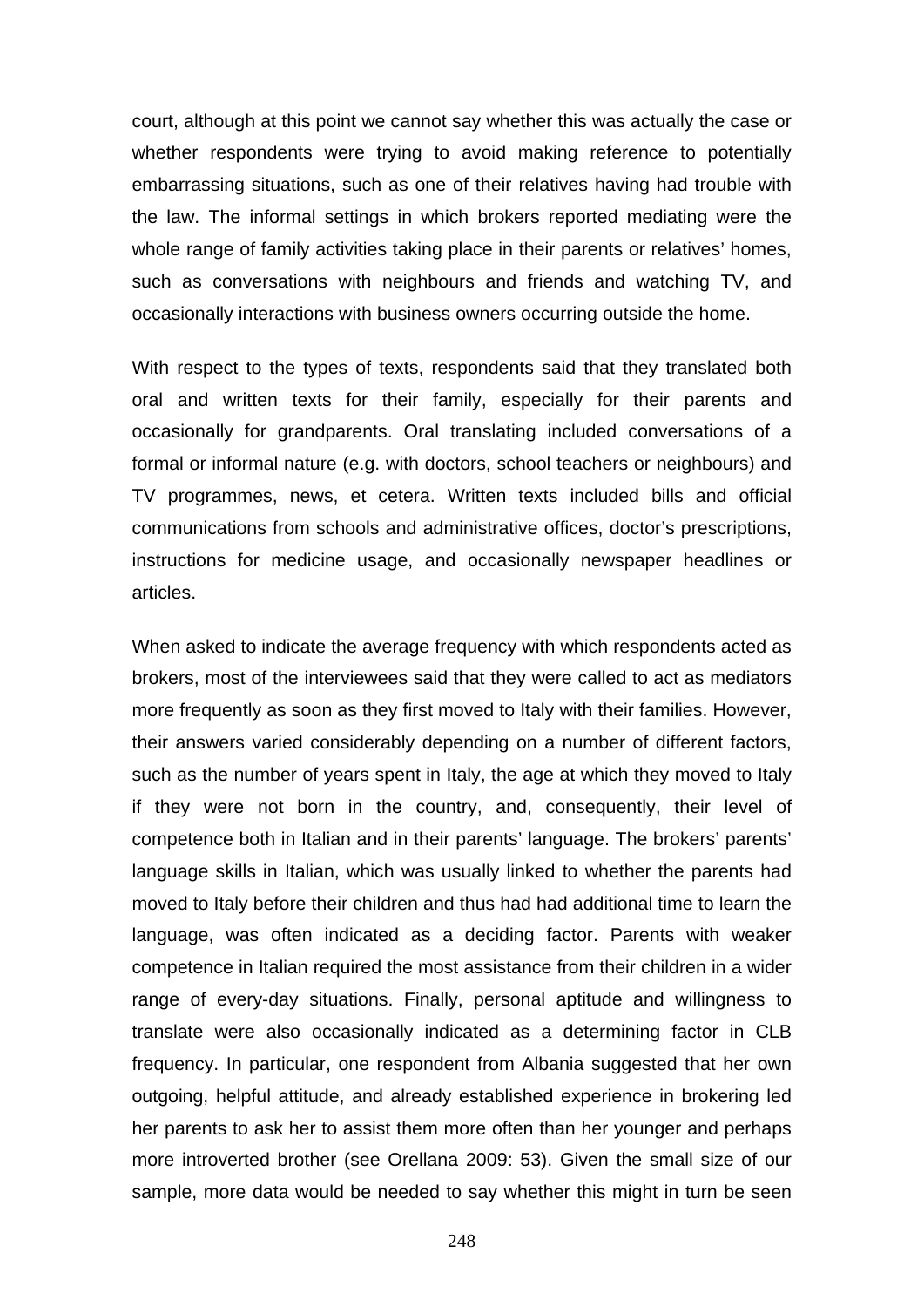as evidence of what previous research has hypothesized about the importance of gender and/or birth order in CLB practices within the family (e.g. Valenzuela 1999).

# **4.2. Emotional impact of CLB practices**

As highlighted in the literature (Tse 1996; Orellana 2009), regarding the consequences of language brokering on children's emotional, cognitive, and relational development, the first interviews, questionnaires and focus groups we conducted also highlighted that the phenomenon has contradictory affective and relational consequences. On the one hand, a significant part of our respondents and interviewees described the practice as simply normal, especially if performed within a family context; on the other hand, some participants admitted to having experienced frustration, and at times complained of an annoying burden of responsibility involved in the process, especially when occurring in official, institutional and medical contexts. While most interviewees recognized the positive effects of this practice on their second language acquisition and on the deepening of their knowledge of their parents' language and culture, some of them were annoyed by the fact that CLB was a timeconsuming activity.

When asked to express their perception of the activity as language and cultural mediators, the most common feelings mentioned by our respondents were "ordinariness" and "satisfaction". Former and present brokers perceived their participation in family life and their sharing of linguistic skills as natural. They also expressed a sense of pride in being able to help other people from their linguistic and cultural background and to disentangle problematic situations.

Zhuo[2](#page-10-0) (1-2), for example, a 16-year-old Chinese student, having lived in Italy for 7 years at the time of the interview, admitted that she was neither particularly proud, nor particularly annoyed by the fact of being a language broker**.** She

<span id="page-10-0"></span> $2$  To quarantee confidentiality, all the names of the research participants have been changed.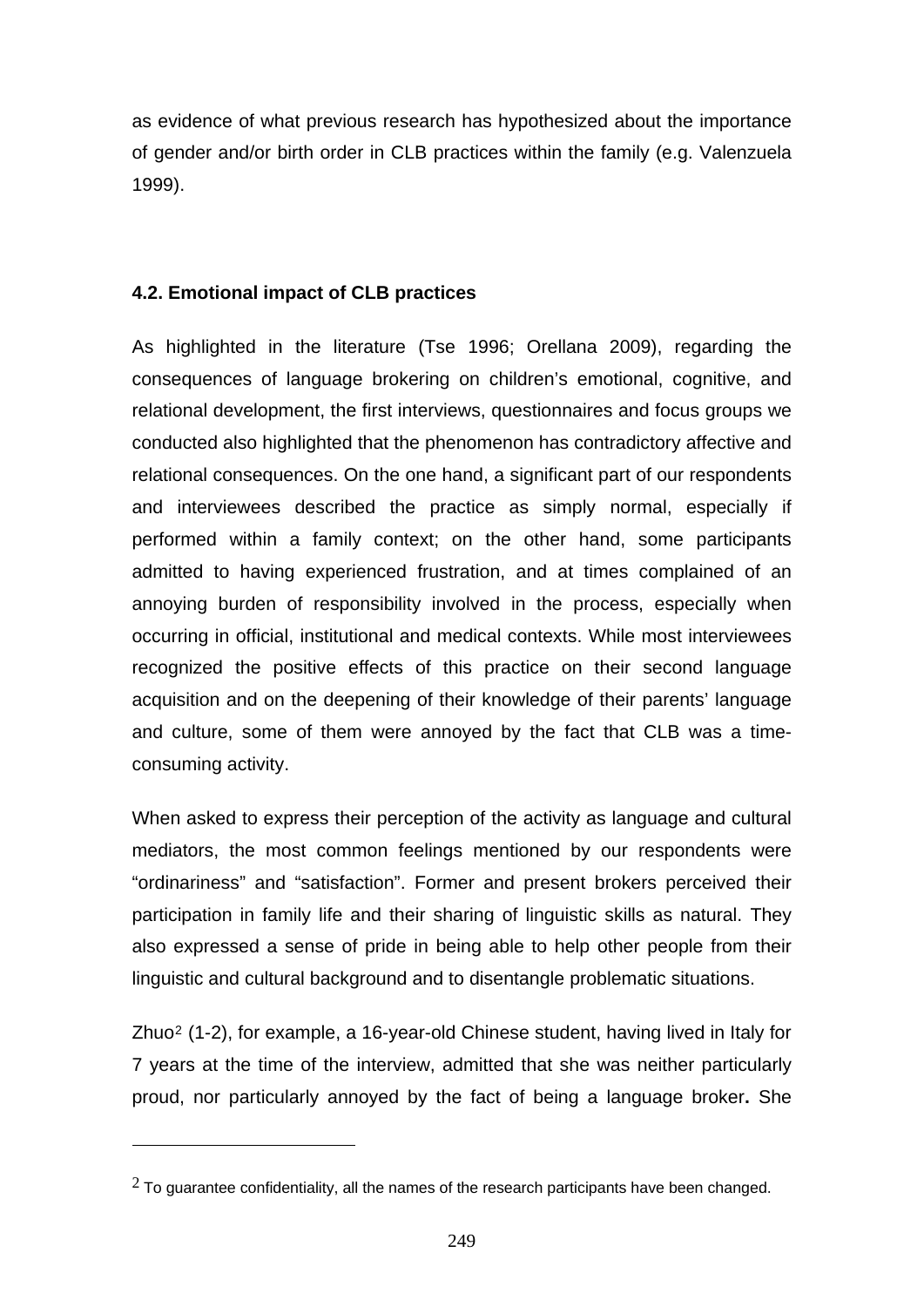simply felt it was something normal, something she was supposed to do, in no way different from other assignments she had to deal with in her everyday life. Olga, a Russian woman living in Italy from the age of 7, mainly brokered for her grandparents and did not feel any particular burden of responsibility attached to mediation, due to the fact that she brokered in familiar contexts, as she explained (3).

(1) *Zhuo*: Non moltissimo (orgogliosa). Ma neanche dico "non mi piace questa cosa.".. Neanche. Ma, diciamo, con un atteggiamento normale, tipo di… tutte le cose che devi affrontare…

*Zhuo*: *Neither excessively (proud). Nor I say "I don't like this thing". No. But, let's say, I have a normal approach, as to… any other thing I have to face…[3](#page-11-0)*

(2) *Zhuo*: Le cose che ho capitato io, diciamo, anche se magari traduci anche qualcosa di sbagliato non è che causa una cosa molto grave, diciamo. Più o meno sono le cose che …. Mi chiedono di aiutare per tradurre sono tutte le cose del quotidiano, non sono … Non è che uno che deve andare a fare… diciamo, malato grave dopo hai bisogno… quello lì dopo chiamano proprio l'interprete …

*Zhuo*: *Things I was asked to translate, let's say, could not have serious consequences even if I translated something wrong. Things…. I was asked to help in translating, more or less, had all to do with everyday life, they are not … you are not asked to deal with, let's say …. severe illnesses, there you need … they call authentic interpreters...* 

(3) *Olga*: Non sentivo la responsabilità, soprattutto quando ero più piccolina, dopo magari un po' di più, ma dato che era comunque un ambiente familiare non c'era nulla che mi pesava.

*Olga*: *I did not feel any responsibility burden, especially when I was a child, then later I felt it a little bit more, but as it was a familiar context there was nothing really troubling me.* 

Both present and former brokers confirmed that they considered their role as language and cultural mediators as natural. They could not name the precise moment when they had started performing as language brokers. As soon as Karima (a 17-year-old girl from Morocco, living in Italy from the age of 5) and

<span id="page-11-0"></span> $3$  We provide our English translation for this and the other examples from the interviews conducted in Italian.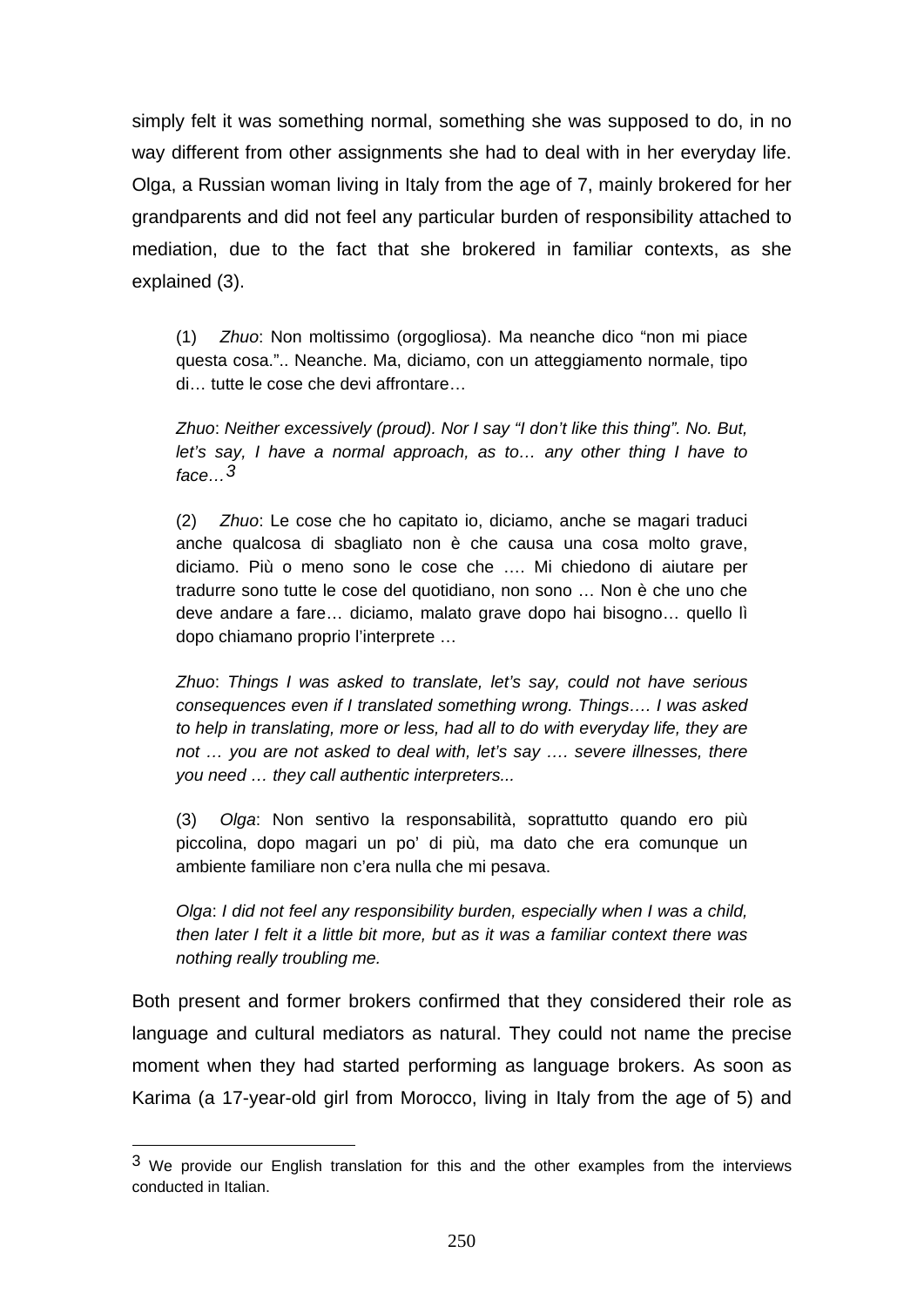Danica (a 17-year-old girl from Serbia, living in Italy from the age of 13) became proficient in Italian, they started brokering whenever the situation required it. Satisfaction transpired from the brokers' reports, they were happy to be of help to their families or to other members of their linguistic communities. As 17-yearold Carlos from Ecuador summarized:

(4) *Carlos:* Mi sentivo di aiutare le persone per quel poco che so.

# *Carlos: I felt like helping people as much as I could.*

With only one exception, none of our respondents readily admitted to having experienced negative feelings while brokering. However, interestingly enough, following some probing on the part of the researchers, many admitted to having also experienced frustration, due either to their lack of fluency in Italian or in their native language, or to their lack of knowledge of specific bureaucratic procedures. Embarrassing situations could also cause difficulties, as Karima made clear. While acknowledging the complexities of brokering at the doctor's office because, she explained: "one should always understand correctly what the doctor exactly says", she thought it was understandable that mothers tend to prefer to be accompanied to the clinic by daughters rather than by sons, in order to avoid embarrassing situations like the one which occurred to someone she knew:

(5) *Karima*: A volte possono succedere cose imbarazzanti. […] Una donna che conosco è andata dal dottore con il figlio e il dottore ha cominciato a chiederle da quanto tempo non ha il ciclo, quelle cose lì e il figlio doveva tradurre [ride].

*Karima*: *Sometimes embarrassing situations may occur.[…] A woman that I know, went with her son to the doctor's and the doctor started asking her how long she hadn't had her period for, and things like that, and the son was compelled to translate [laughs].* 

Amina, another 18-year-old girl from Morocco who had been living in Italy for 3 years, reported brokering for her mother only at the doctor's office, while she was in charge of going to the bank or to the post office on behalf of her parents.

While talking about positive feelings related to CLB was fairly natural for our participants, mentioning the less positive sides of the activity was more of a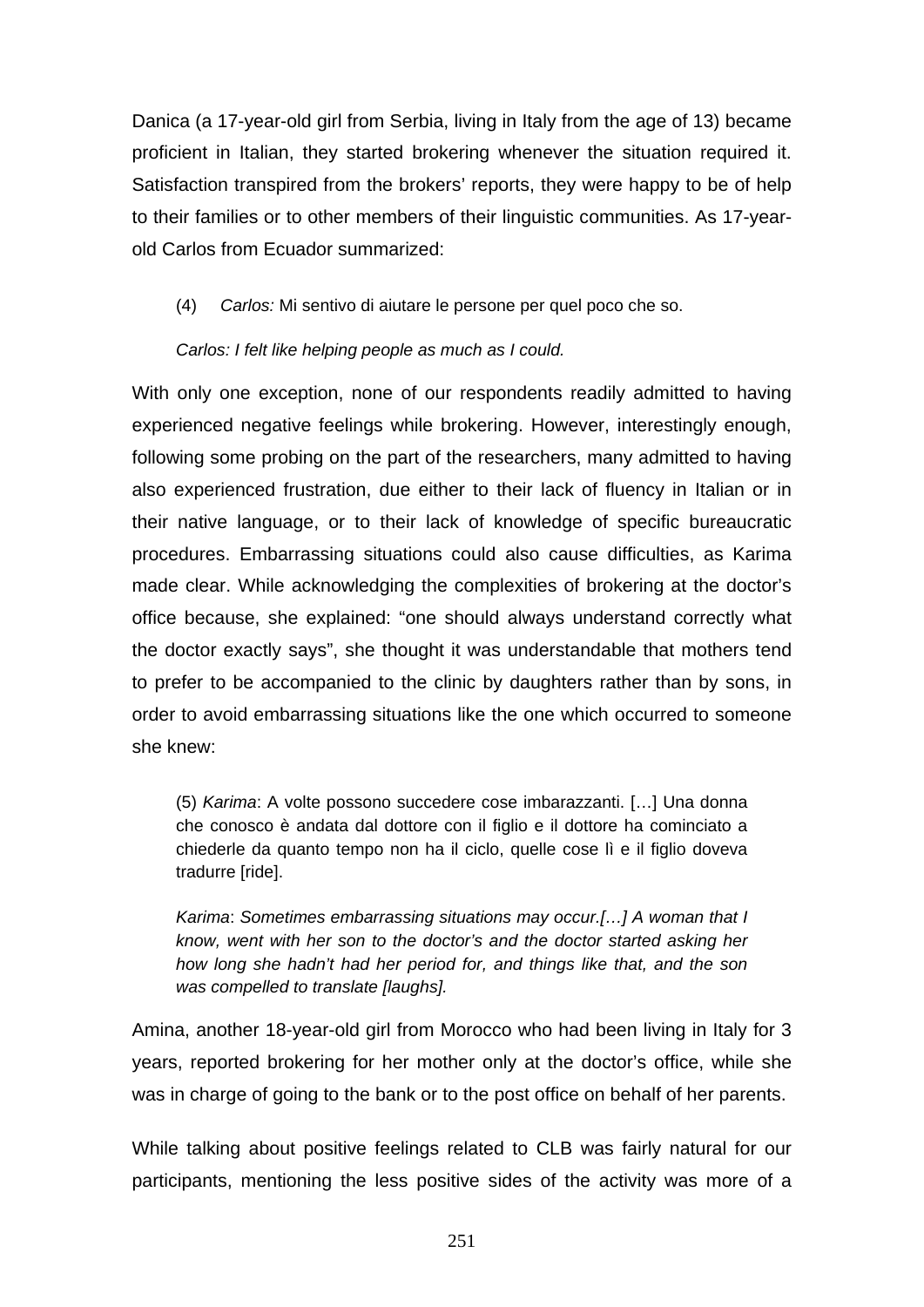sentitive issue, and often needed some prompting on the part of the researchers. Cheng, a 22-year-old male Chinese living in Italy from the age of 12, told us that he still brokered not only for his family, but also for the Chinese community in Forlì. On the issue of the burden of responsibility in relation to language brokering, he said:

(6) *Cheng*: Non penso che è un peso. Anzi, almeno dal mio punto di vista è *anche* un… (…) è un piacere poter aiutare qualcuno che ha bisogno, *non tanto un peso*. Anzi. (…) dal dottore o anche dall'avvocato…dovendo spiegare molto bene alcune cose… cioè, se non ci riesci… *ti senti un po' di responsabilità*… [our emphasis]

*Cheng*: *I don't see it as a burden. On the contrary, at least from my point of view, it is also… it is a pleasure to be able to help somebody that is in need, not really a burden, on the contrary. (…) At the doctor's or with a*  lawyer, when you have to explain something very well, if you are not able *to, you feel the responsibility of it...* 

Initially, Cheng did not admit that brokering was a burden to him, but his use of modifiers and his facial expressions clearly suggested that the process was not completely effortless and straightforward, although his words accounted more for the pleasure to being of help. Zhuo was more open about her unpleasant feelings. Although she claimed not to be bothered by the burden of responsibility of CLB, she complained about the lack of freedom and the deprivation of free time that she suffered because of this activity, especially as soon as she became a point of reference for her large family and for family friends.

(7) *Zhuo*: Ma anche delle volte magari ho le mie cose, di studio… dopo… qualcuno viene che devo andare proprio obbligatamente… dopo magari sono molto… diciamo non ho voglia di fare. […] Sono sempre state noiose quelle situazioni. Perché, all'inizio magari dici "adesso possiamo andare alla questura", "adesso possiamo andare in comune", dopo alla fine "che palle! Sempre in comune, sempre in questura". Poi alla fine sono sempre le stesse cose.

Zhuo: *Sometimes I may have my own things to do, for school… then… if somebody comes around and I'm obliged to go … then I'm very … let's say I* don't feel like doing it. [...] *I* have always been involved in boring *situations. At the beginning maybe you can say to yourself: "Wow let's go to the police headquarters", "let's go to the town hall", then you end up saying*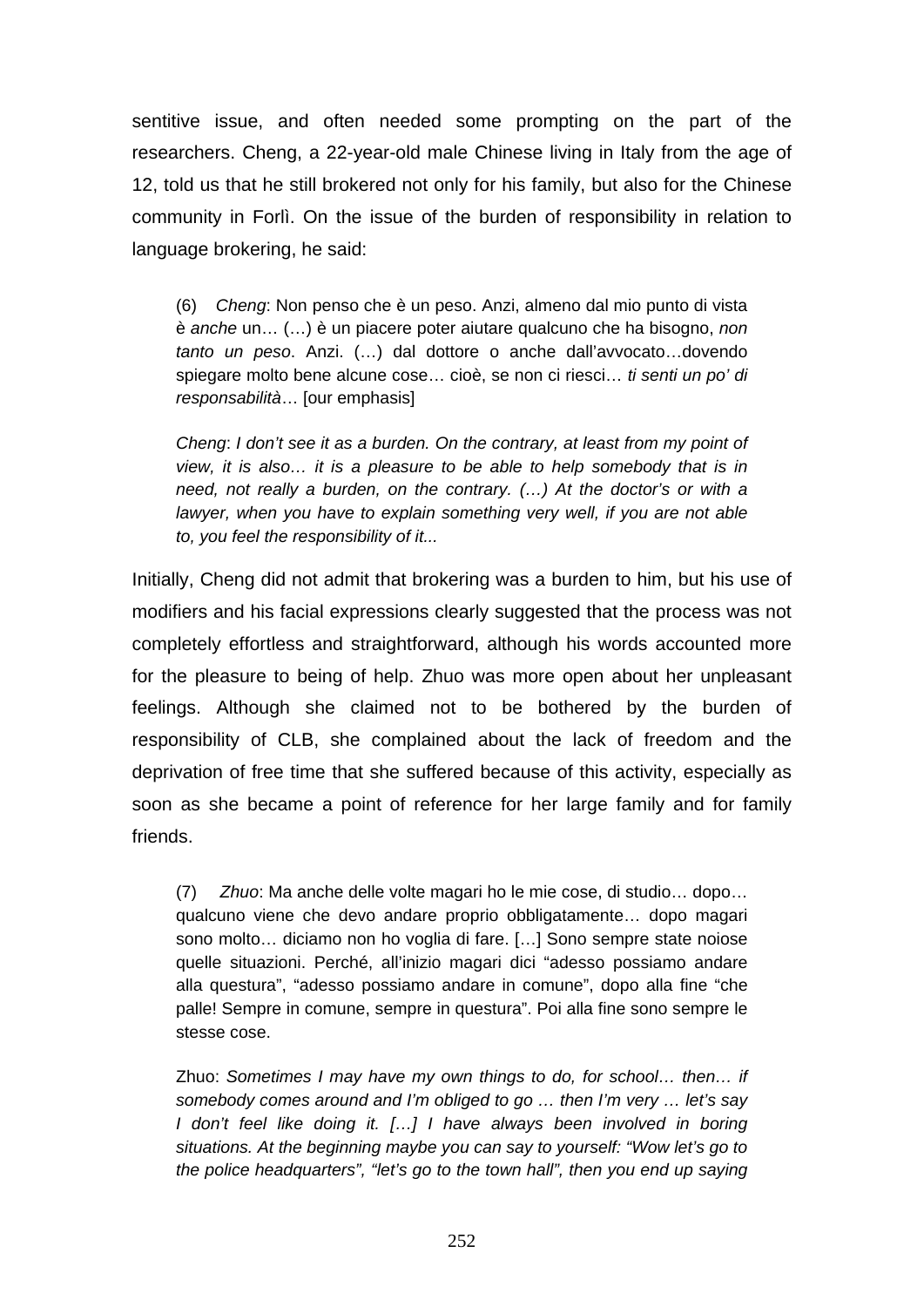*"What the fudge! Always to the town hall, always to the police headquarters". After a while, they become all the same old things.*

Salima, a Moroccan female teenager, reported being particularly irritated by her grandmother's requests to translate the content of a TV show, while they were watching it. Her grandmother's determination "to understand everything that they said" caused Salima some frustration because she could not accurately translate every single word from Italian into Arabic. Consequently, she became both dissatisfied with the translation, and upset because she was unable to watch the programme herself. Alzeta, a 27-year-old university student from Albania, told us that she had experienced two different phases. A first phase as a teenager, and a second phase as a young adult. Talking about the present, she acknowledged being proud of having served as a broker, but when referring to the past she confessed she was always annoyed to be asked to mediate. Things exacerbated to the extent that she rebelled against her parents. Her generational conflict exploded exactly around CLB issues, as she reported:

(8) *Alzeta*: Ero sempre scocciata… da adolescente ricordo di aver detto ai miei […]"lasciatemi stare, sempre che vi devo fare le cose, vi devo compilare i documenti, vi devo redigere le lettere, devo parlare al telefono…" ero la segretaria della famiglia

*Alzeta*: *I was always annoyed… as a teenager I remember having said […] "Leave me alone, I'm always taking care of your things, I'm supposed to fill in your documents, to write your letters, to speak on the phone for you…" I was the secretary of the family.*

The mixed feelings highlighted by our respondents in their comments and reports, led us to similar conclusions to Orellana's in her 2009 work. Our data similarly illustrated that language brokers' tended to consider their translation tasks as "no big deal", and they also showed that language brokers felt some reluctance to do this little "housework", especially when this activity deprived them of their free time. They would have rather preferred to devote their afternoons to school homework or leisure activities, just like their non-immigrant classmates did. (Orellana 2009: 2-10).

Another aspect that clearly emerged from our preliminary survey was the "hidden" dimension of the CLB experience. Some of our respondents admitted that before our survey, they neither had the chance nor the wish to think or talk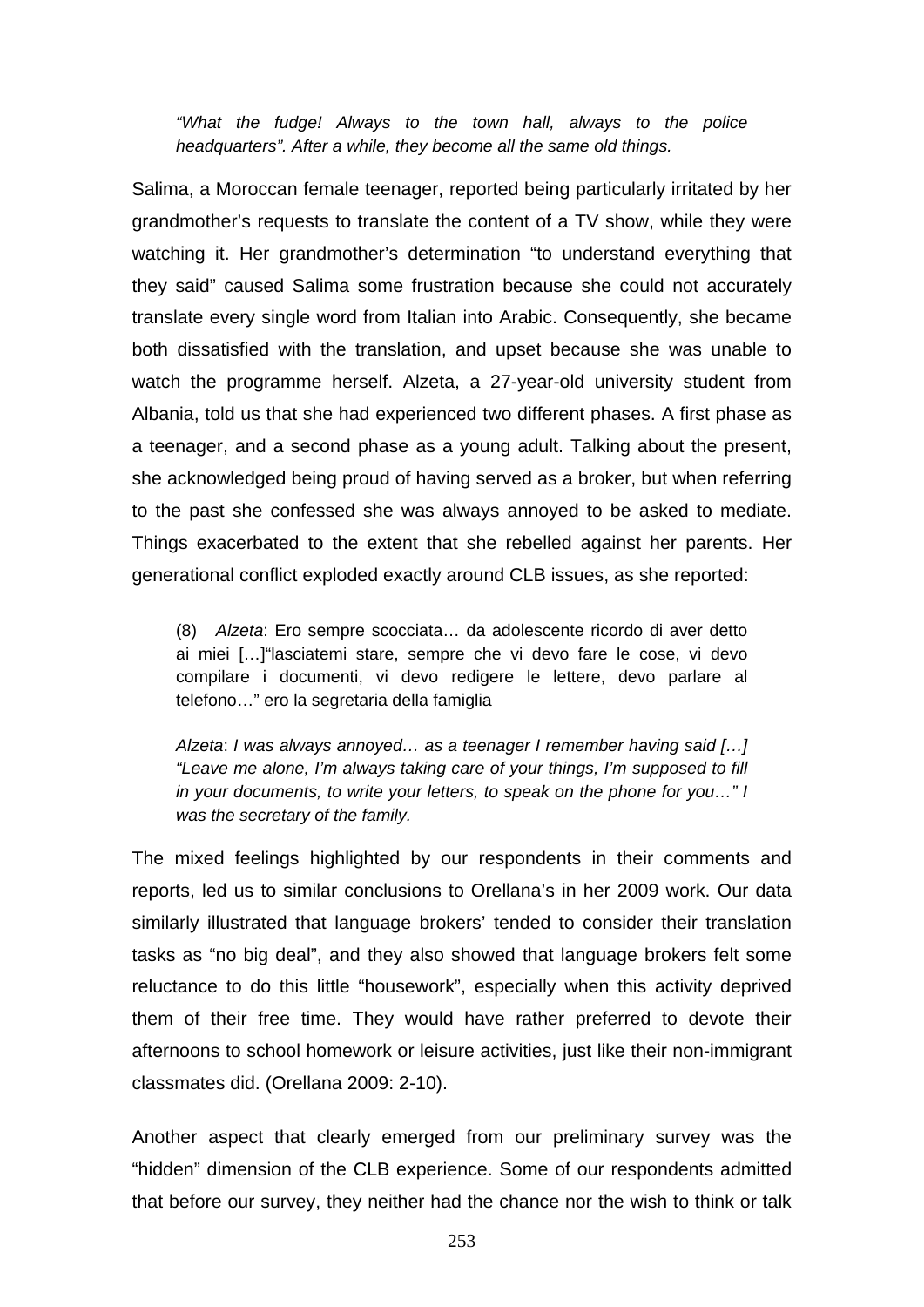about their experience as cultural and language brokers, not even to their friends and peers. As children and/or later as teenagers and young adults, brokering was a natural but somehow private experience for them, one that they took for granted and did not wish to talk about. When Alzeta was asked if she had ever shared her experience with friends she stated:

(9) *Alzeta*: Ma non ci pensavo proprio a parlarne con gli altri. Mi sembrava, ti dico, una cosa che dovevo fare e basta. Non mi sembrava un argomento interessante del quale parlare

*Alzeta*: *Talking about it, wasn't an issue. To me it was simply something that I had to do, and that was it. I didn't think of it as an interesting subject to talk about.* 

This could partially account for the reticence of our respondents during the focus-group investigations, where brokers were asked to portray their own experience in front of a group of peers, a kind of reticence that we generally did not encounter in individual interviews. In one case one respondent, Lou a 17 year-old, second generation Filipino with a native speaker competence in Italian, and a more limited competence in his parents' language, candidly admitted that he sometimes used his bilingual competence as a kind of authority tool, to mock or make fun of less knowledgeable friends. This statement reinforced our impression that CLB is mainly a lonesome and private experience for the child, and one that s/he tends to hold back after becoming an adult.

To sum up, the preliminary findings of our study led us to think that although there is very little accounts about this activity among former language brokers, both young adults and adolescents are intuitively well aware of the complexity of this practice and of the responsibility that linguistic and cultural brokering entails. The practice of language mediation was alternatively experienced as rewarding or frustrating depending not only on the situations, contexts, and participants involved, but also on the personal attitudes and on the frequency with which brokers were asked to perform. In some cases the brokering experience clearly influenced former brokers' professional choices.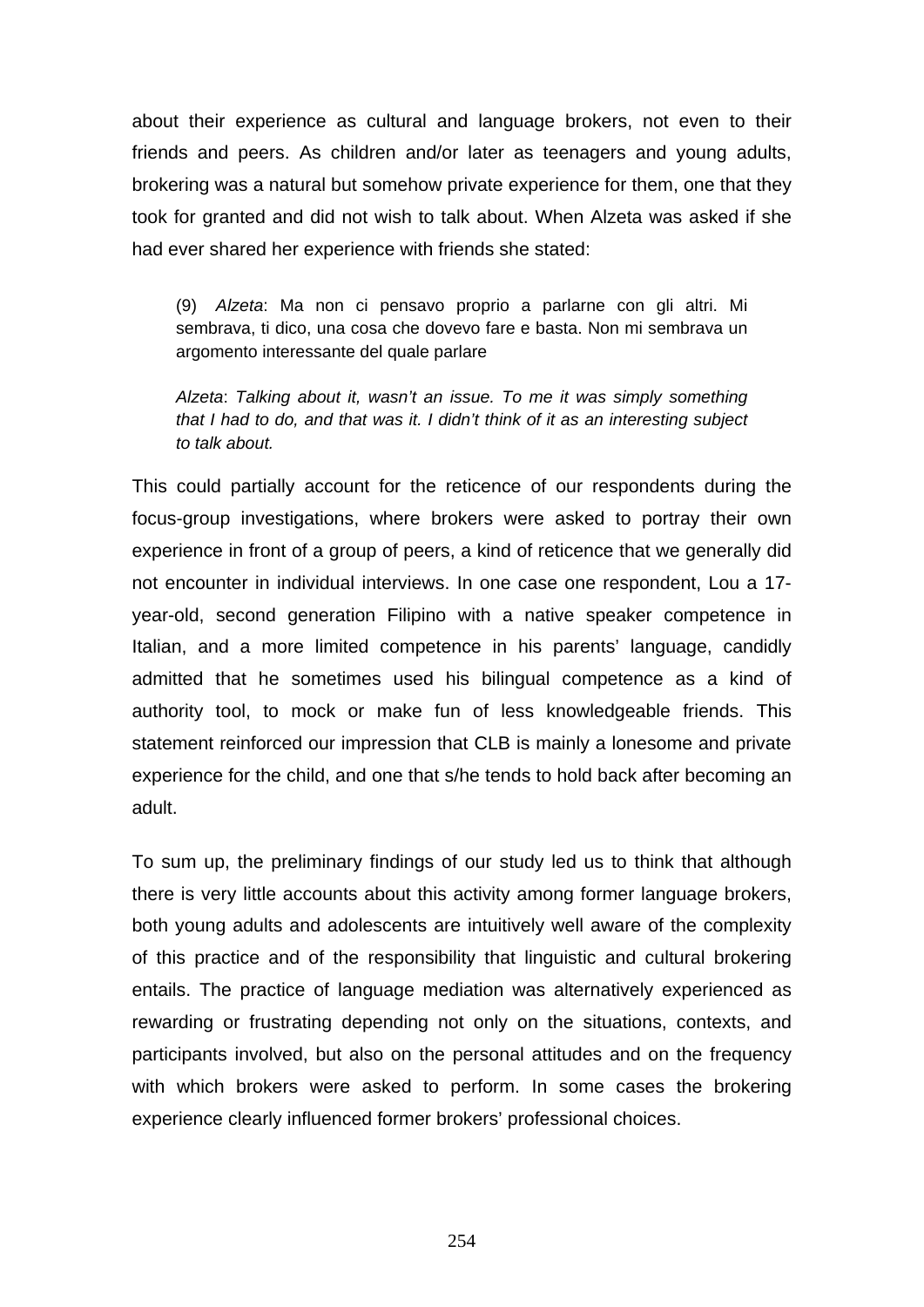(10) *Zhuo*: Lavori tipo come mediatrice o interprete è bello, anche se io sinceramente come lavoro…No. [Non lo farei]. Perché l'ho fatto troppo. Può darsi magari che …

 *R*[4](#page-16-0): Magari pagato..

*Zhuo*: No, non è per i soldi. Cioè, è solo magari…. Ha portato [via] maggior parte della mia infanzia… è per quello magari… per me è diverso perché ho cominciato da più o meno 11-12 anni, che è ancora una ragazzina, diciamo.

R. Quasi una bambina.

*Zhuo*: Quasi bambina, infatti andavo ancora alle elementari. Ah, no, prima media già. Però sinceramente a quel tempo pensavo solo di giocare, ovviamente, o di scuola. Non è che penso se questo interprete… per quello magari mi ha portato tanto tempo… Poi mi ha portato un senso… questo lavoro non mi piace… a quel tempo mi piaceva.

*Zhuo: Jobs such as mediator or interpreter are nice, although I must say, No. [I wouldn't do that] for a living. I've done it far too much. Maybe …* 

 *R: Maybe if you could get paid…* 

*Zhuo: It's not a matter of being paid … it's just that [brokering] has taken away most part of my childhood … that's maybe why… for me it is different because I have started more or less at the age of 11-12, I was still a teenager, so to say.* 

 *R: Almost a child.* 

1

*Zhuo: Almost a child, as a matter of fact I was still in primary school. Well, no I was attending the 1st year of middle school already. But to tell the truth I* was just interested in playing and in school of course at the time. So I *can't think of [becoming] an interpreter…. That's why. It has taken away to much of my time… and it also gave me the sense that I don't like this job … I used to like it at the time.* 

Karima explained that she would have liked to have a professional interpreter assisting her in specific institutional contexts: at the police station for example, because, she explained, she did not know anything about the bureaucratic procedures and the documents required, or at the doctor's office, where she

<span id="page-16-0"></span><sup>4</sup> For the purpose of this paper we shall indicate the researcher speaking with *R*.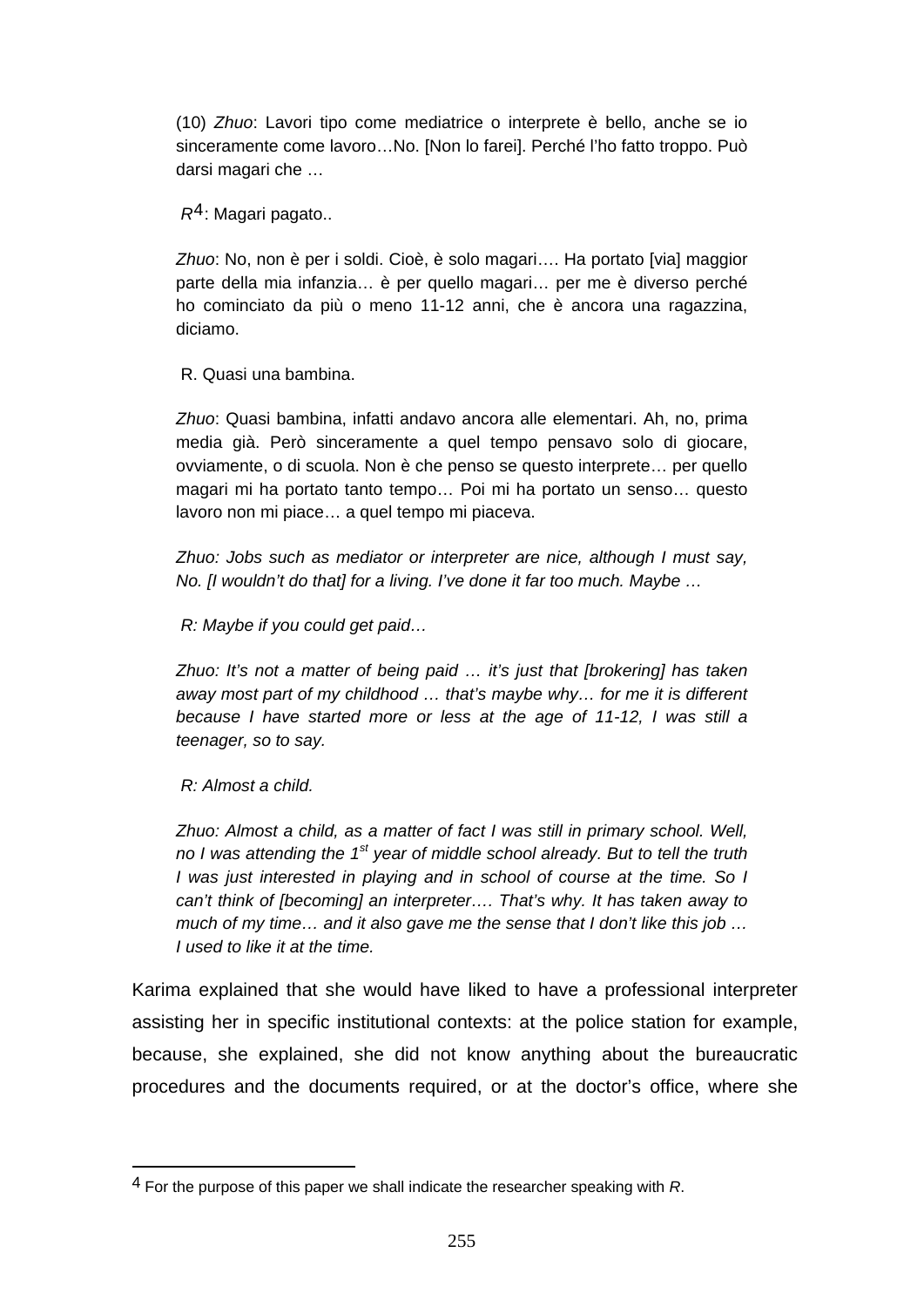found it particularly difficult to talk about health problems in technical terms, as she was no expert on this subject:

(11) *R*: Avete mai sentito l'esigenza di avere a disposizione una persona che fa l'interprete di professione, non dico a casa, ma dal medico o a scuola, durante i colloqui con gli insegnanti ad esempio?

*Karima*: Beh dipende, per le cose che non capisco che non so spiegare. In questura, perché non è che io so bene i documenti, quelle cose là, oppure dal dottore, spiegargli certe cose non è tanto facile, cioè non sono abituata, cioè non parlo sempre di malattie io, non so spiegare, non so neanche come si deve fare. Però per il resto no. Se posso va bene, sennò più che altro è che dopo non capiscono i miei.

*R: Have you ever felt the need to be assisted by professional interpreters, I do not mean at home, but at the doctor's or at school, at parents' evenings for example?* 

*Karima: Well it depends, [yes] for the things I don't know or I can't explain. At the police station for example, because I don't know what documents are needed and all that stuff, or at the doctor's, explaining certain things is not very easy, I'm not used to that, I mean I do not usually speak of illnesses I can't explain, I don't even know how I should do that. Apart from that, no [I don't feel the need to have a professional interpreter] If I can, I'm happy to do it. Otherwise the only problem might be that my parents don't understand.* 

One of the former language brokers we interviewed, who proved to be very conscious of her status as former broker, suggested that immigrant children should be taught at school about the importance of the work they do both for their family and for society in general. Also, she suggested that they should be told that what they do is very close to a prestigious job. This, according to her, could help children develop self-consciousness and improve self-confidence.

## **4.3. Relational impact of CLB practices**

On a relational level, our survey showed ambivalent feelings and mixed opinions about the influence of CLB both on the family structures and on parentchild relations. Cheng for example, reported that his brokering activity did not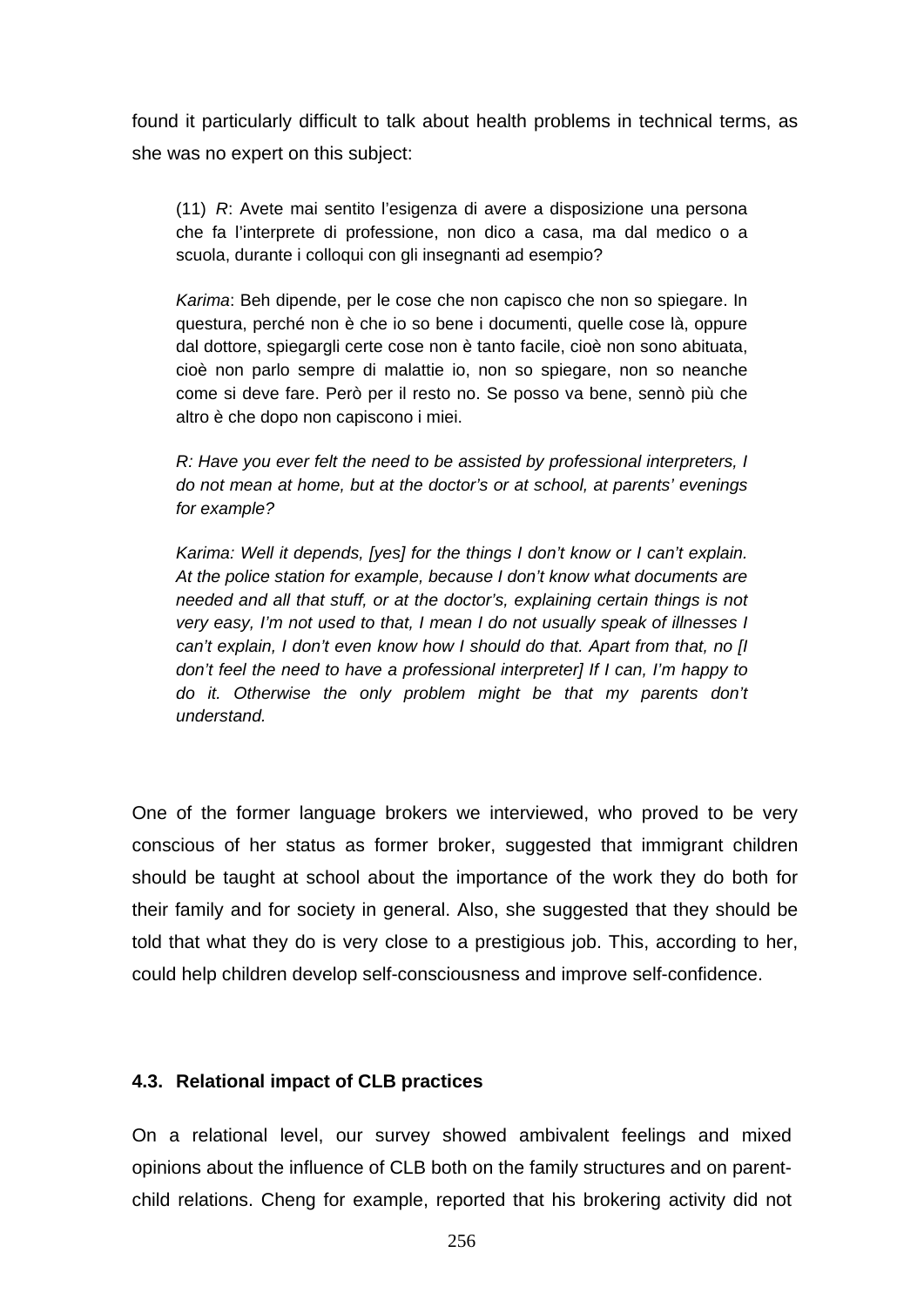affect the relationship with his parents, whereas Alzeta acknowledged her uneasiness about her parents difficulties with the Italian language, especially when she was a teenager, and admitted that she urged her parents to learn some Italian, so they could become more independent. Parents' reluctance to learn Italian was often mentioned among the negative aspects of the CLB practice, but often after some prompting on the part of the researchers. Most interviewees believed that when parents rely largely on their children's language competence, this often prevented them from learning Italian and becoming more self-sufficient and socially active. Being compelled to help their parents in all those situations in which the linguistic gap was detrimental to their family life in Italy, was also perceived as negative by present and former language brokers. On the other hand, reflecting on the positive aspects of their experience as language and cultural mediators, our respondents mentioned an increased intellectual flexibility, and the early development of a responsible and autonomous personality, in disentangling every-day life tasks.

(12) *Alzeta*: ho iniziato fin da subito, quindi già all'età di 10 anni mi occupavo di cose che i miei amici non facevano. Quindi andare in comune, soprattutto all'inizio per ottenere tutti i documenti, il dottore, il medico di base, poi chiaramente anche il permesso di soggiorno e quindi anche in questura. […] Questo è un fattore che ha anche cambiato il mio carattere. Da una personalità timida, dove chiaramente mi vergognavo a parlare con persone più grandi di me, istituzioni e tutto quanto, sono riuscita nel corso degli anni a svilupparmi, quindi da questo punto di vista è stata un'esperienza positiva, però nel contesto in quel momento mi metteva in difficoltà perché non me la sentivo quindi ero obbligata, dato che i miei genitori non potevano comunicare in italiano perché non lo parlavano correntemente, ero obbligata a mediare per conto loro.

*Alzeta: I began right from the start, when I was just 10 I used to deal with things my friends didn't do. I went to the town hall, especially at the very beginning, in order to get all the documents, I went to the family doctor, than we needed the permit of stay, so I went to the police headquarter […] This was a factor that changed my personality. I used to be shy, I was embarrassed to talk to adults, to institutions, and all that, I managed to change, therefore in this respect it was a positive experience, but at that time, in that context I had a hard time, I didn't feel fit for that, I was compelled to do that, I was forced to broker for them.* 

 *(13) R: Pensi che la mediazione ti abbia aiutato a diventare più matura e indipendente prima rispetto ai tuoi coetanei?*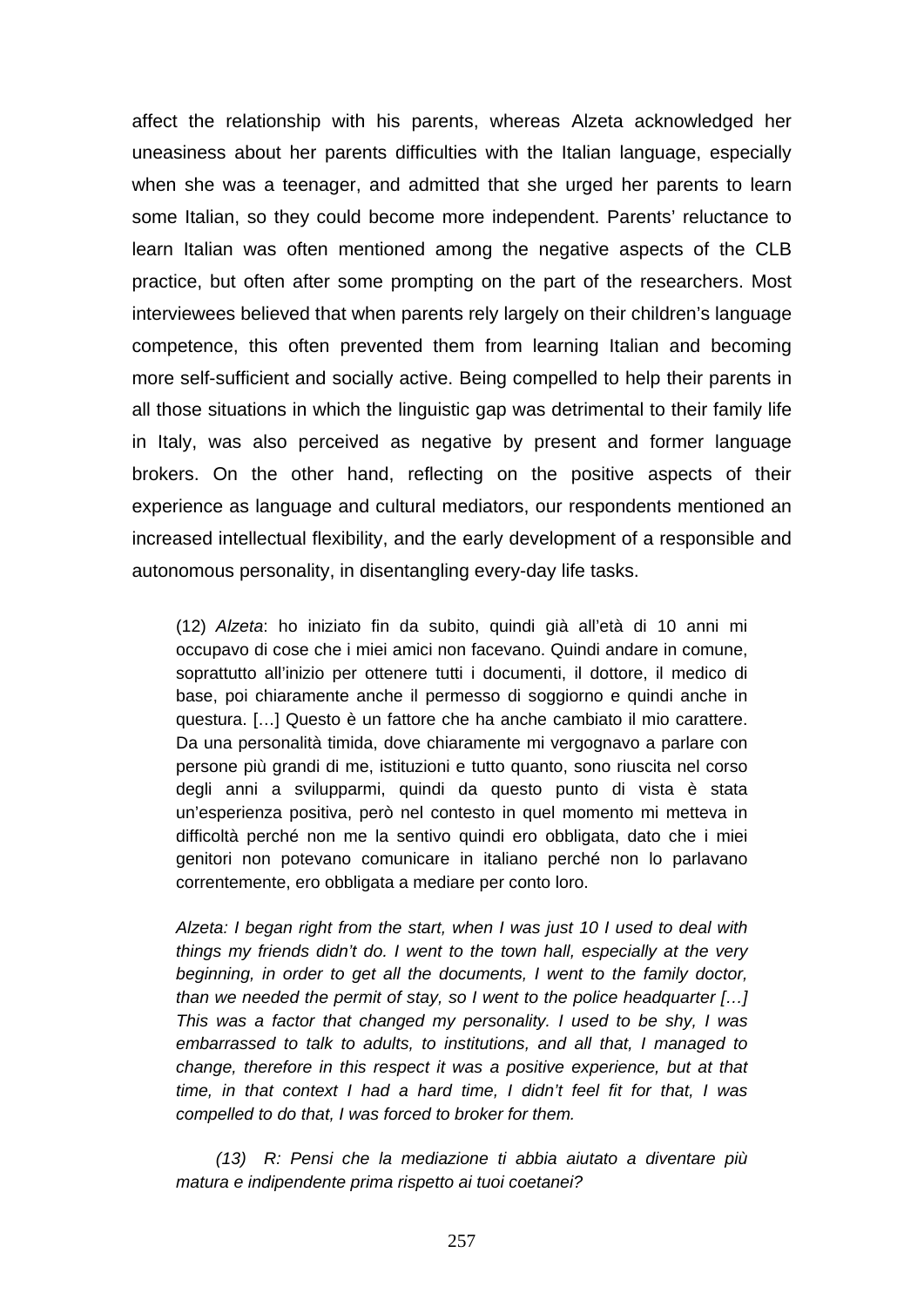*Olga: Forse sì, indirettamente, indirettamente magari, nel senso che c'è*  sempre quel passaggio di avere un'elasticità mentale leggermente *superiore e le vedute un pochino più ampie.* 

*R: Do you think brokering might have helped you become more mature and independent than people the same age as you?* 

*Olga: Maybe. Indirectly yes, maybe indirectly, I mean in that it can enhance slightly your mental flexibility and broaden your views a bit.* 

When talking about their families and how the mediation influenced their relations with their parents, former language brokers often referred to the cooperative aspects of their family life:

(14) *Abdul*: A scuola, quando mia madre va a parlare con le maestre [dei fratelli più piccoli] vado io a fare da intermediario.

*Abdul: At school, when my mother goes to [my little brothers'] teacherparents conferences, I go with her as a mediator.* 

(15) *Alzeta*: Il rapporto che io ho avuto con loro non è mai stato loro genitori quindi aiutano te. No, ci aiutiamo a vicenda perché loro avevano la responsabilità dell'età adulta, io avevo la competenza linguistica… siamo cresciuti più come amici.

*Alzeta: The relationship I had with them has never been of the type: they are the parents therefore they help me. No, we helped each other, because they had the responsibility as adults and I had the linguistic competence… we grew up more as friends.* 

Worthy of note is the use of the pronoun "we" to underline that all of the family members grew up in the process.

(16) *Alzeta*: l'autonomia che io ho adesso come risultato di tutto quello che ho fatto, anche nell'ambito della mediazione, mi rende veramente molto autonoma e molto spesso sono io a dare dei consigli ai miei genitori su loro richiesta, perché non è che io mi impongo nel dire loro che cosa devono fare. Ma spessissimo mio padre prende il telefono e mi dice "Alzeta secondo te come è meglio agire?" perché comunque ho dimostrato nel corso degli anni di non fare cazzate, semplicemente. Quindi abbiamo un ottimo rapporto.

*Alzeta*: *The autonomy that I'm allowed now, as a result of everything that I've done, also in terms of mediation, has made me a very autonomous person and often I am the one who gives my parents advice, if they ask. It's not that I tell my parents what to do, but very often my father calls me on*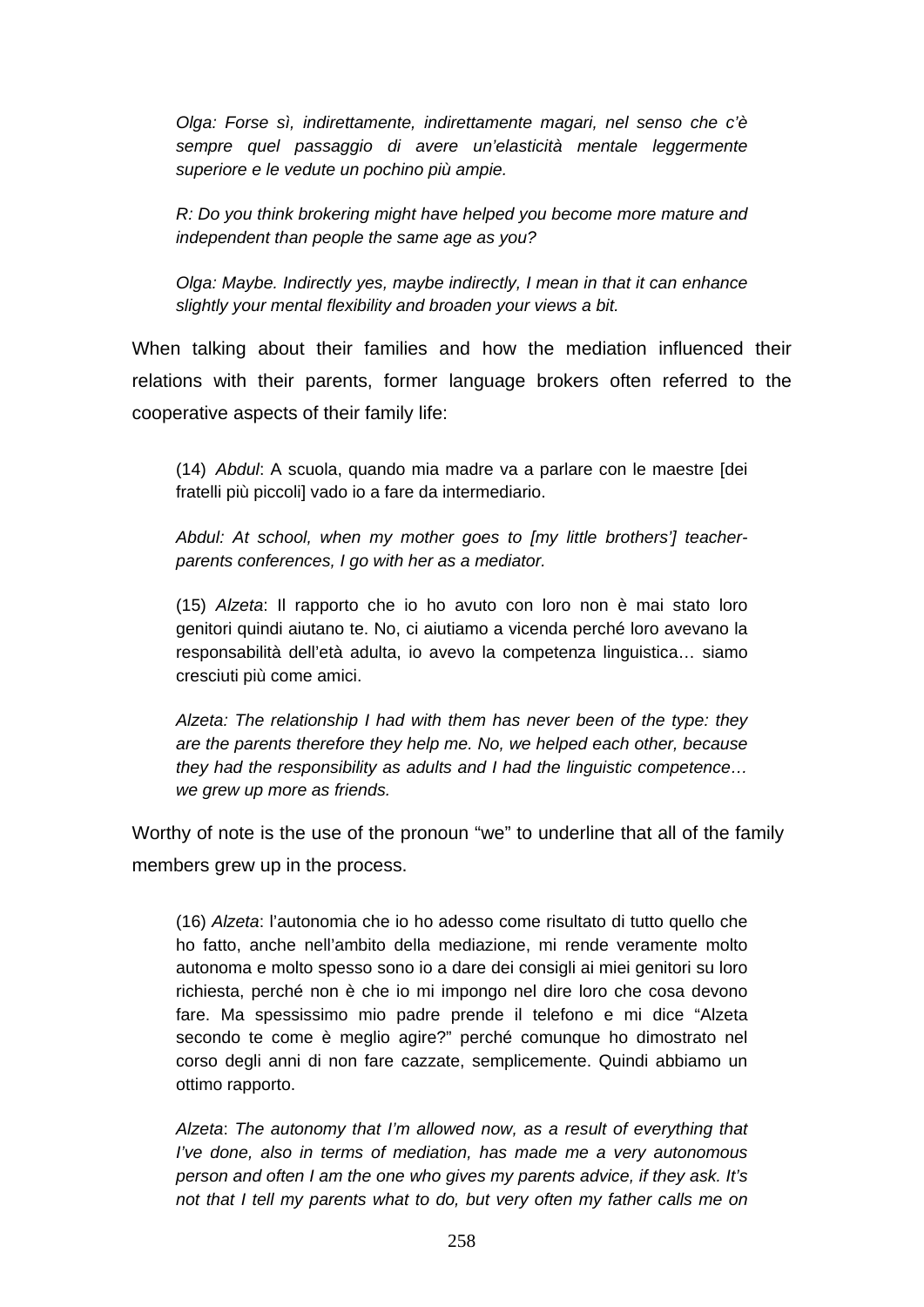*the phone and asks: "Alzeta what do you think is best to do?" because throughout the years I have shown, them that I don't fuck up, as simple as that. So our relationship is excellent.* 

Reading between the lines of Alzeta's report, some satisfaction and pride clearly leak through. Not only did she regard her gradually achieved autonomy as highly valuable, but she also appreciated her current situation as a young adult, studying away from home, and benefitting from her parents' trust. Her sense of gratification in being asked for advice on important matters was also detectable from the tone of her voice. It is noteworthy that she stressed that she did not tell her parents what to do, but they asked her for advice because "throughout the years" she had shown that she did not "fuck up". It is also interesting that despite the relational problems she had reported about her adolescence, as a young adult she described her relationship with her parents as excellent<sup>[5](#page-20-0)</sup>. Although some scholars tend to underline the negative effects of the excessive burden of responsibility on children's shoulders, using terms such as "adultification" or "parentification", immigrant families may need a "nonstandard" organization of responsibility sharing (Orellana 2009:10), or "creative" interaction strategies with the outside world (Weisskirch this volume) to cope with the composite social, cultural and economical pressures they are confronted with, in order to provide a healthy, efficient environment for the children to grow up as fully matured adults.

#### **4.4. Linguistic and cultural brokering skills**

1

One further aspect we took into consideration in our study is former brokers' grasp of their role as mediators. We investigated if and how they had developed a system of brokering and translation strategies. In order to do so, we first asked our respondents how they judged their performance as language brokers, and secondly, we asked what advice they would give someone who was just starting a "career" as a child language broker. The answers they gave

<span id="page-20-0"></span><sup>5</sup> On the blurriness and shifting of boundaries in immigrant families, especially on authority, power, and decision making issues, see Weisskirch (this volume) and on successful atypical organization of households see Orellana (2009:10).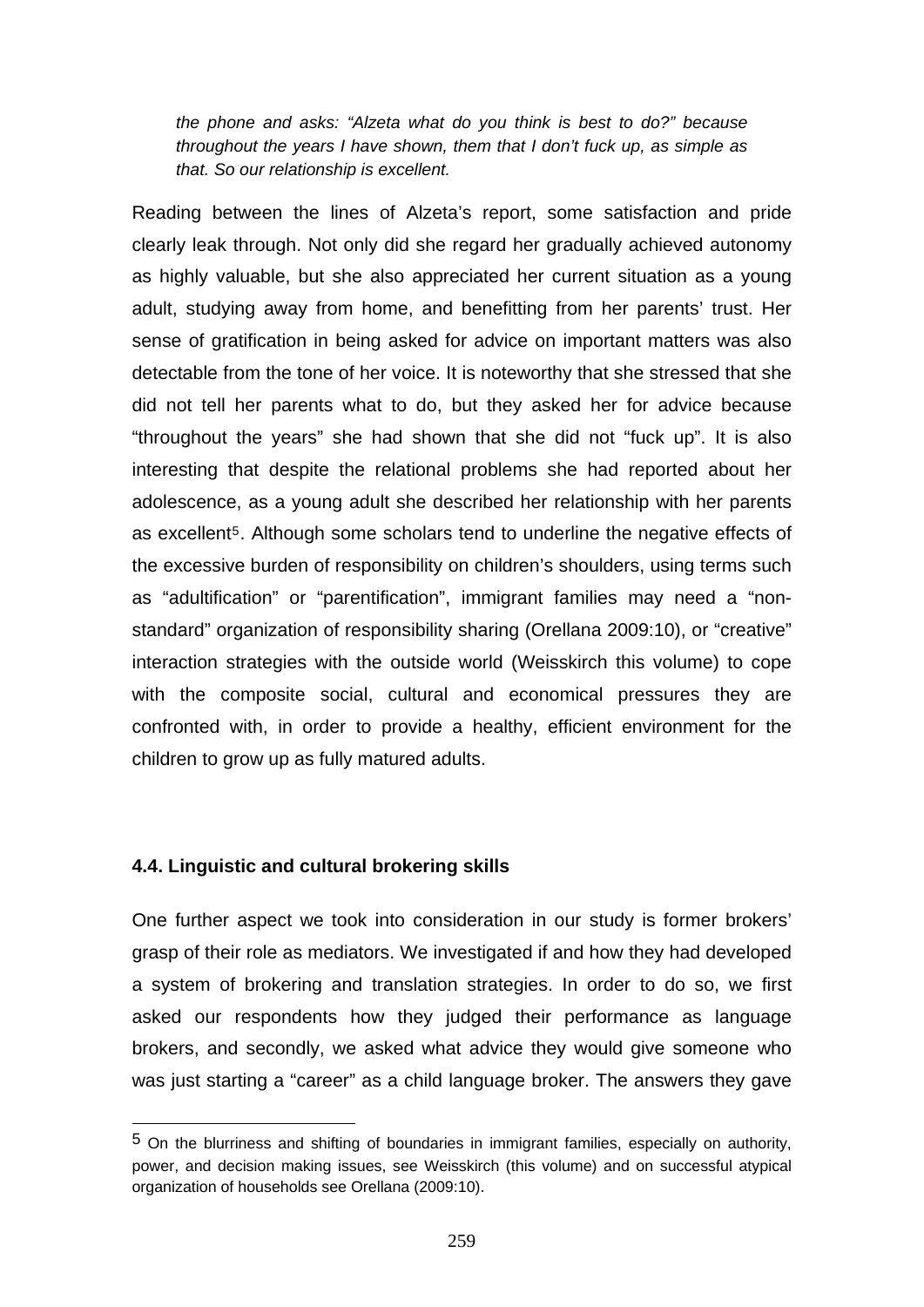showed us that, intuitively, they were very much aware of what language brokering, cultural mediation and translation entail, and they were also fully conscious of the complexity of these processes. Most of the respondents did not speak extensively about their translation strategies, however their suggestions were always pertinent and straight to the point. Clearly there were some differences between the teenagers' insights and the young adults' more articulate opinions, but comments were all equally interesting and thoughtprovoking. Adolescents tended to compact their answers into a few words. They recommended simplifying sentences, skipping unnecessary details, and giving examples in order to get around unfamiliar words. Talking about their experience they also acknowledged having used hands and gestures to make themselves understood, and asking for help whenever they found it difficult to understand or translate. Young adults were more inclined to talk more extensively about their translation and brokering strategies. One respondent in particular offered a detailed description of both what she expected from a good mediated exchange, and what she thought could be important for a would-be mediator to keep in mind, based on her own experience. Her answers were enlightening and worth reporting in full, because they illustrate a lively brokering event, one that the young woman had possibly still in mind from her childhood experiences.

(17) *R*: Basandoti sulla tua esperienza, quali sono le caratteristiche che consideri importanti in una mediazione linguistica?

*Alzeta:* Per ottenere un risultato buono. Allora… anche un pochino cercare subito di mettere in chiaro tra le parti che cercano di comunicare attraverso di me, che devono parlare piano o comunque darmi il tempo di ascoltare e di capire bene. Ma ti parlo di quando ero bambina perché adesso è diverso, no? cioè, cercavo di indicare i tempi. Cioè, tipo… mentre io ascoltavo la signora in italiano "che dice, che dice?" e io dico "mamma, aspetta un attimo fammi capire, fammi finire di elaborare". Quindi chiaramente quello che mi diceva la signora in italiano veniva riportato a mia madre secondo me correttamente, ma sicuramente veniva perso qualche elemento, non importante, però, insomma… e quella mi diceva "dobbiamo compilare questo modulo perché serve per avere un'agevolazione nel pagamento delle tasse" e magari ci aggiungeva altri elementi "eh, sai com'è, io capisco che voi non parlate bene, però dovete farlo…" allora quello che era superficiale lo escludevo, andavo al dunque. A parte che mi piace concretizzare molto, quindi… se mi devi dire 300 parole per esprimere un concetto di 200 parole tolgo quello che è superfluo, no? e quindi riferivo a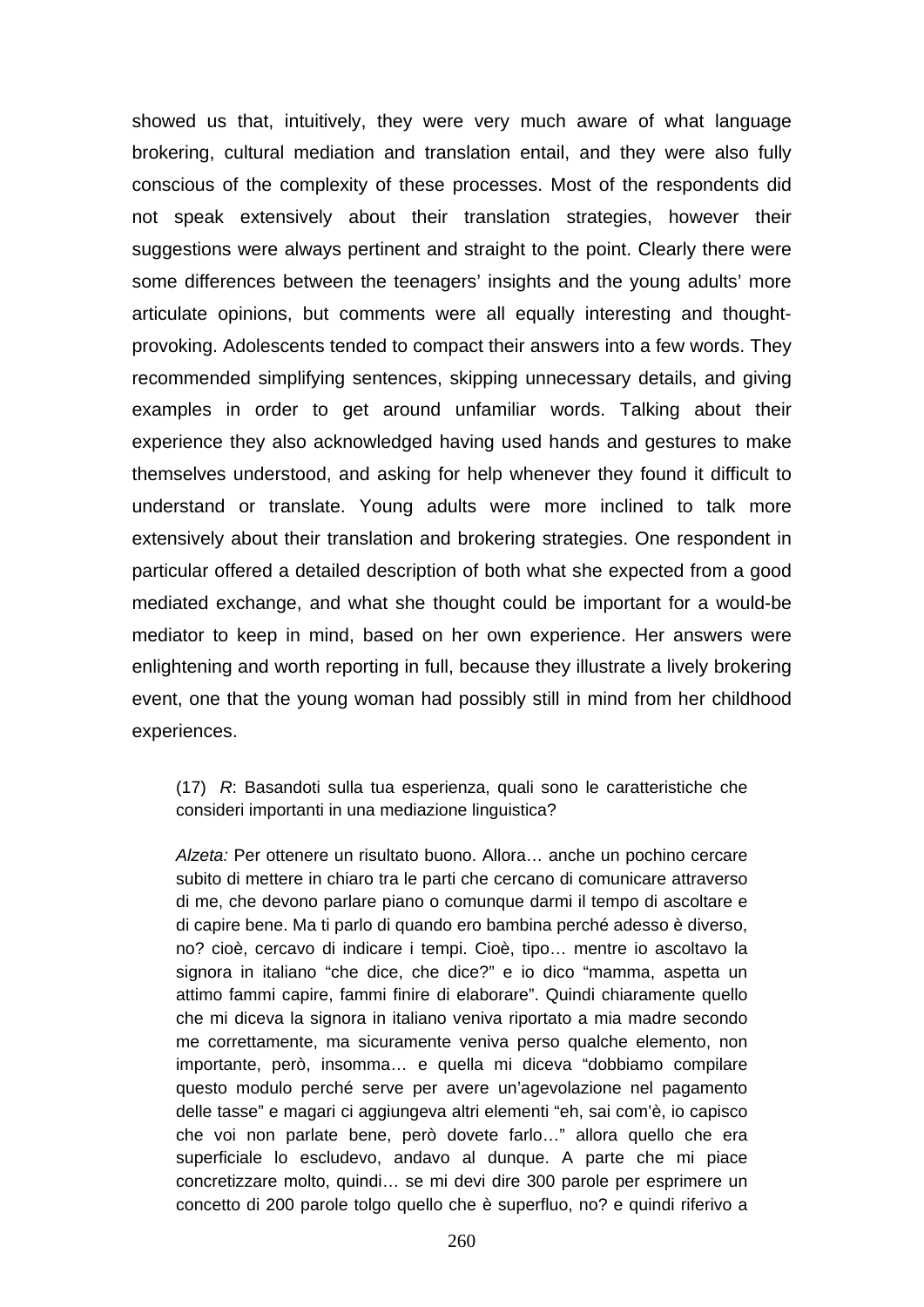mamma sicuramente con una terminologia più semplice, un lessico molto più chiaro e diretto, in modo tale che anche mia madre avesse subito chiaro cos'è che voleva sapere la signora. E lei lo stesso, mi rispondeva in modo composito, le sue cose… eh, ma sai, di qua e di là… e io riportavo, sempre nelle mie intenzioni, con la stessa… la sintesi del discorso, brava.

*R*: Quali sono le caratteristiche che un bravo mediatore deve avere secondo te, nella tua esperienza?

*Alzeta*: Allora, sintetizzare intanto, senza [tralasciare] elementi importanti. Sicuramente trasmettere, laddove è necessario, anche lo stato emotivo che vuole trasmettere la parte, insomma. Parliamo sempre del rapporto fra mia madre e un'altra persona ad esempio. Quindi è chiaro che se è un contesto istituzionale non importa nulla di quello che sentimentalmente vuole esprimere, però se è un contesto di una sua amica – perché è capitato anche questo – che vuole esprimere un dispiacere o qualcosa in particolare, si cerca di riportare anche quello.

#### *R: What are the qualities that you consider important in a good mediation according to your experience?*

*Alzeta: In order to get good results. Well… it is important to make clear to the parties that are trying to communicate through my mediation, that they need to speak slowly, or at least allow me the time to listen to them and fully understand. I'm referring now to when I was a child, because now it is different, isn't it. I mean I tried to establish the pace (of the interaction). Like for example I was listening to the woman who spoke Italian and mum would say: "What does she say? What does she say?" And I said: "Mum…wait a minute, let me understand, give me the time to elaborate". And what the lady said was then reported to my mum, I judge accurately, but of course some elements were lost, not important details, but still. And she would say: "We have to fill in this form, it is important to get some tax breaks and then would add some more elements like: "you know, I see you don't speak Italian very well, but … you need to do that …" so I skipped the unimportant things I went straight to the point. By the way, I like to summarize, If you use 300 words to express a concept of 200 words, I skip all the redundancies, don't I? And I reported the concept back to mum using simpler terminology, clearer and more direct lexis. So that my mum could quickly understand what the lady was asking for. And she did the same, she explained to me all her things.. "well you know… and this and that", and I again reported the discourse with my intention, with the same … the synthesis of the discourse.* 

#### *R: What are the skills of a good broker according to your experience?*

*Alzeta: First of all, summarizing, without skipping important details. Then clearly, also transferring, wherever necessary, the emotional content, the feeling that the party wants to communicate. Let's talk again about my mum*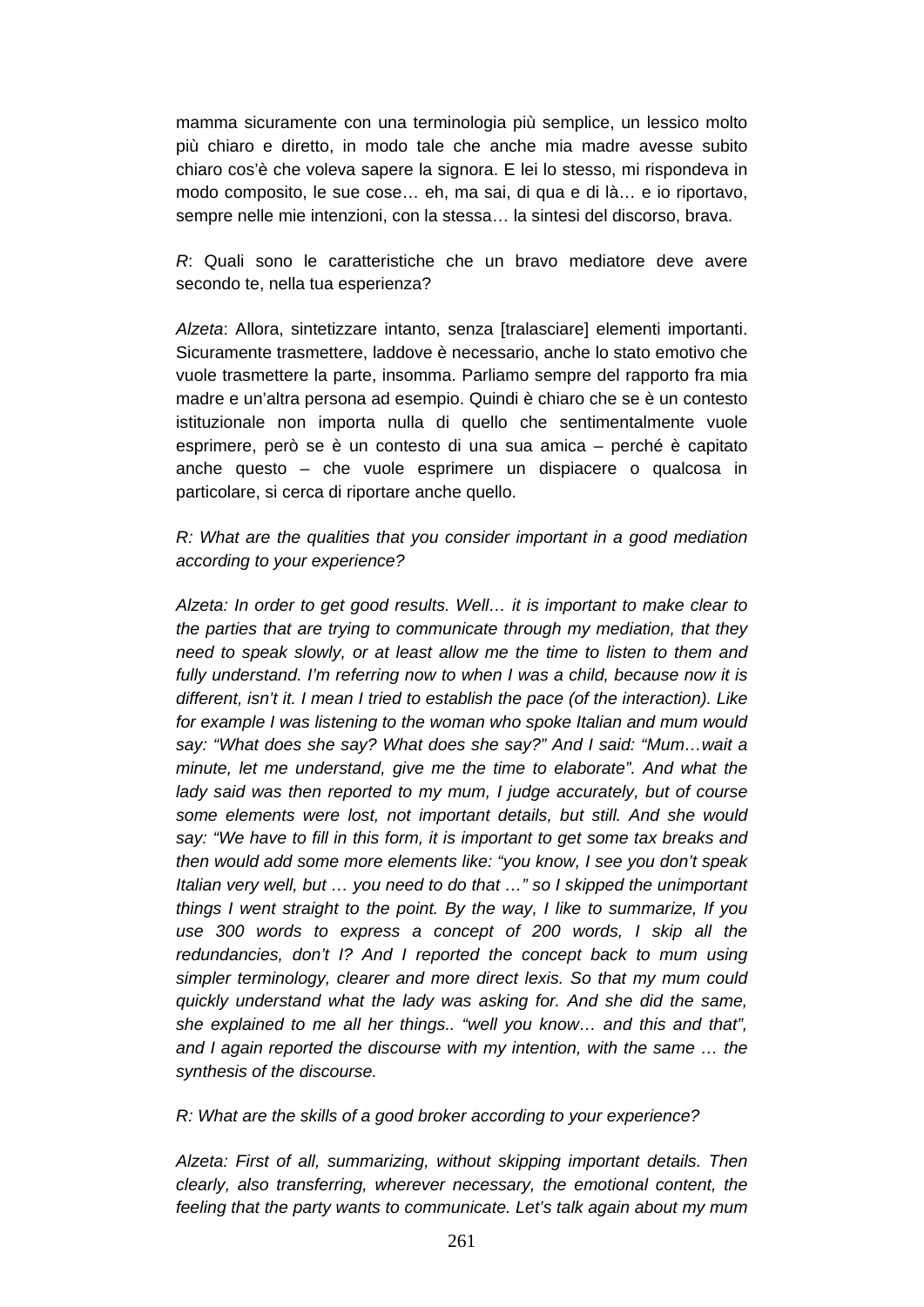*and another person. I'm not talking about institutional contexts, there is no need for tranferring emotions there, but if the context is a friend sharing her sorrow – because this happened to me as well- or something specific, you try to report feelings as well.* 

This interview extract is particularly interesting because the interviewee illustrates her personally elaborated strategies and reports on two very problematic areas of mediation, both of which have to do with the interactional aspects of brokering and communication events in general: establishing rules for turn-taking in the first case and conveying the emotions of the participants in the second example. These are two complex and controversial aspects touched upon in the scholarly literature about community interpreting and the interpersonal role of the interpreter[6](#page-23-0).

Our respondents might not have been able to label CLB practices at first, but they soon familiarized themselves with terms as mediation, translation or interpreting during our interviews, and as a matter of fact, they were able to identify a number of interesting aspects concerning linguistic and cultural mediation. Some teenagers taking part in the focus groups often referred to the brokering practice as "explaining" or "writing", meaning respectively "brokering" or "translating". A Chinese girl we interviewed used the expression "helping others" meaning brokering. Karima, from Morocco, who has been living in Italy since the age of five, reported about her language brokering activity:

(18) *Karima*: Io lo faccio soprattutto per spiegare i fogli, le lettere, quelle cose là.

## *Karima: I do it mainly to explain papers, letters, this sort of things.*

1

Another aspect which is worth mentioning, concerns our respondents' awareness of their language acquisition process. Both former and present language brokers seemed to have worked out a set of convictions and strategies on second language acquisition and on translation skills development, based on their personal experience as second language learners and as language brokers. Their set of beliefs in these matters often emerged,

<span id="page-23-0"></span> $6$  On turn-taking managing and the interpreter moderating interactions see Roy (1996). On the interpersonal role of the interpreter see Angelelli (2003), on the role of the interpreter as "interpersonal mediator" see Pöchhacker (2008).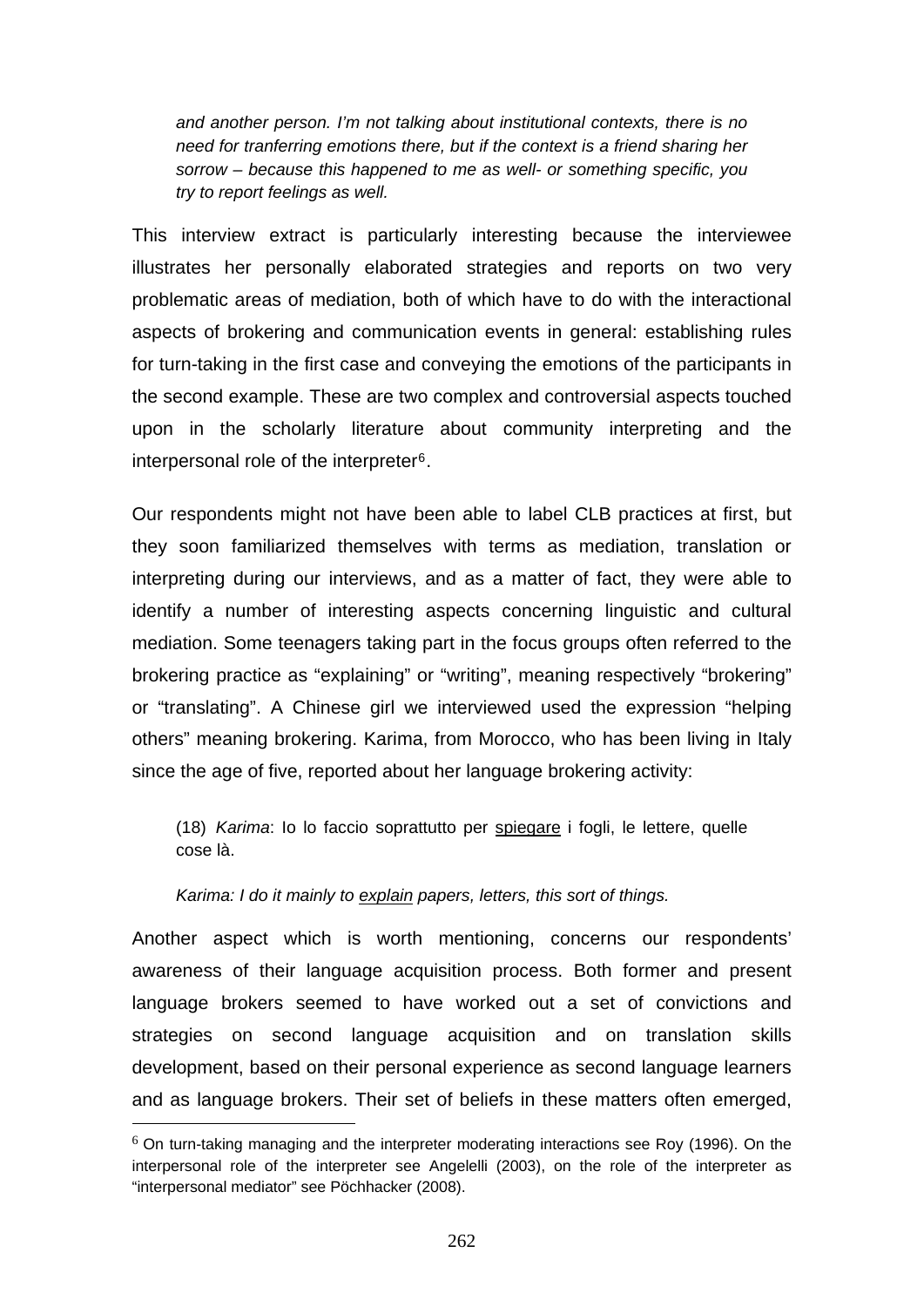although perhaps not always explicitly, in their descriptions of how one should best learn the language of the host country, or how one should improve their mother tongue competence. We asked if they felt their CLB activity had helped them learn Italian and familiarize them with Italian cultural issues, or if they thought this activity had enhanced their linguistic and cultural competence in the language of their parents. Some of the former brokers agreed that mediation had either improved their Italian competence, or their native language competence or both, depending on a number of demographic factors such as how long they had been living in Italy, and whether or not they had been born in this country.

Zhuo was asked if CLB had helped her to improve her linguistic and cultural background in Italian. Showing an awareness well beyond her age she answered:

(19) *Zhuo*: Quello veramente sì. […] alle volte mi capita anch'io sono delle cose che non lo so. Magari cose di questura… prima non mi è mai capitato perciò non so le cose… magari facendo questo… cioè *aiutare gli altri*… dopo magari…lo so anch'io come funziona un procedimento, qualche termine specifici su quell'ambito della situazione […] Cultura per me si capisce solo a vivere in quella cultura, perché se non esci mai di casa, come fai a sapere la cultura? Anche diciamo, stessa cosa per imparare la lingua. […] Lo sai. Se non parli mai con un italiano… cioè, con un italiano bisogna parlare italiano. E… diciamo, lo impari. Se a casa guardando solo libri tu non impari mai secondo me.

*Zhuo*: *Actually yes […] sometimes I happen not to know some things. Maybe things that have to do with the police headquarter… if this is something that I have never encountered before, I don't know. Then maybe doing it, I mean helping others …the next time I will know how something works, and some specific terms on that particular situation. Culture you can only understand if you live in that culture, how can you get to know something about culture if you never go out? And the same thing applies to language. You know, if you never talk to Italian native speakers… I mean, with an Italian you have to speak Italian, and… I mean… you learn. In my opinion, if you stay home and just study books you'll never learn*

Danica gave much of the same idea, as she explained:

(20) *Danica*: E quindi è più difficile che quando sei sempre con i nostri che poi l'italiano lo capisci.[…] Sempre se stai con italiani impari più presto.…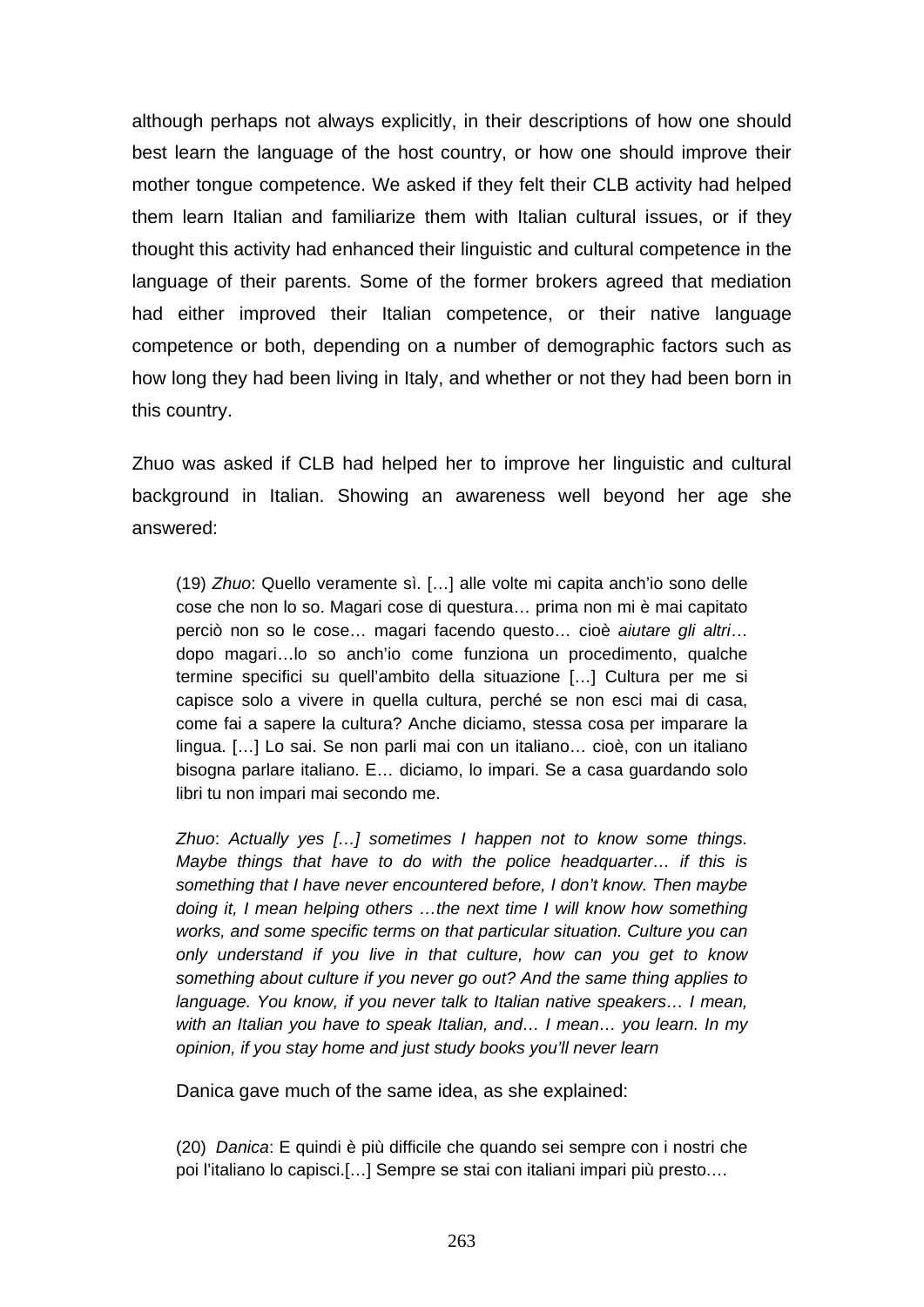*Danica*: *When you are always with ours [meaning the Serbs] it is more difficult to understand Italian, whereas if you spend most of your time with Italians, then you learn more quickly.* 

Alzeta reported that her Italian language skills had largely benefited from the mediation practice. Having started mediating at a very early age her brain was trained to be flexible, she stated. As for the Albanian language, she explained that she had never thought of attending a course of Albanian, but she had often felt the need, out of curiosity, to enrich her vocabulary. She wished she had more time to read specialized books in Albanian, to acquire the same specialized language competence in her native language, the same way she had acquired economic, legal and information technology in Italian through secondary school classes. Finally, Olga agreed that brokering had helped her develop her language skills in both Italian and Russian. She explained:

(21) *Olga*: [la mediazione] mi ha aiutato a migliorare le mie competenze linguistiche in entrambe le lingue, perché una volta che ti trovi di fronte ad un problema linguistico, e lo devi rendere nell'altra lingua ci devi pensare in un modo che non avresti mai pensato se non ti fossi trovato in quella situazione.

*Olga*: [brokering] has enhanced my language skills in both Italian and Russian, because as soon as you face a linguistic problem that you have to transfer into another language, you have to start thinking about it in a new way you would never have thought, if you had not found yourself in that situation.

#### **5. Conclusions**

The present paper has summarized the results of a section contained in the pilot project InMedioPueri, which was aimed at gathering empirical data regarding the contexts in which CLB is performed, on the emotional and relational impact of CLB on brokers, and on the brokers' awareness concerning their role and the linguistic skills necessary to perform this task. The results generally confirmed previous research on the CLB phenomenon in other countries. In terms of CLB contexts and situations, the interviews, focus groups and questionnaires with an admittedly small sample of present and former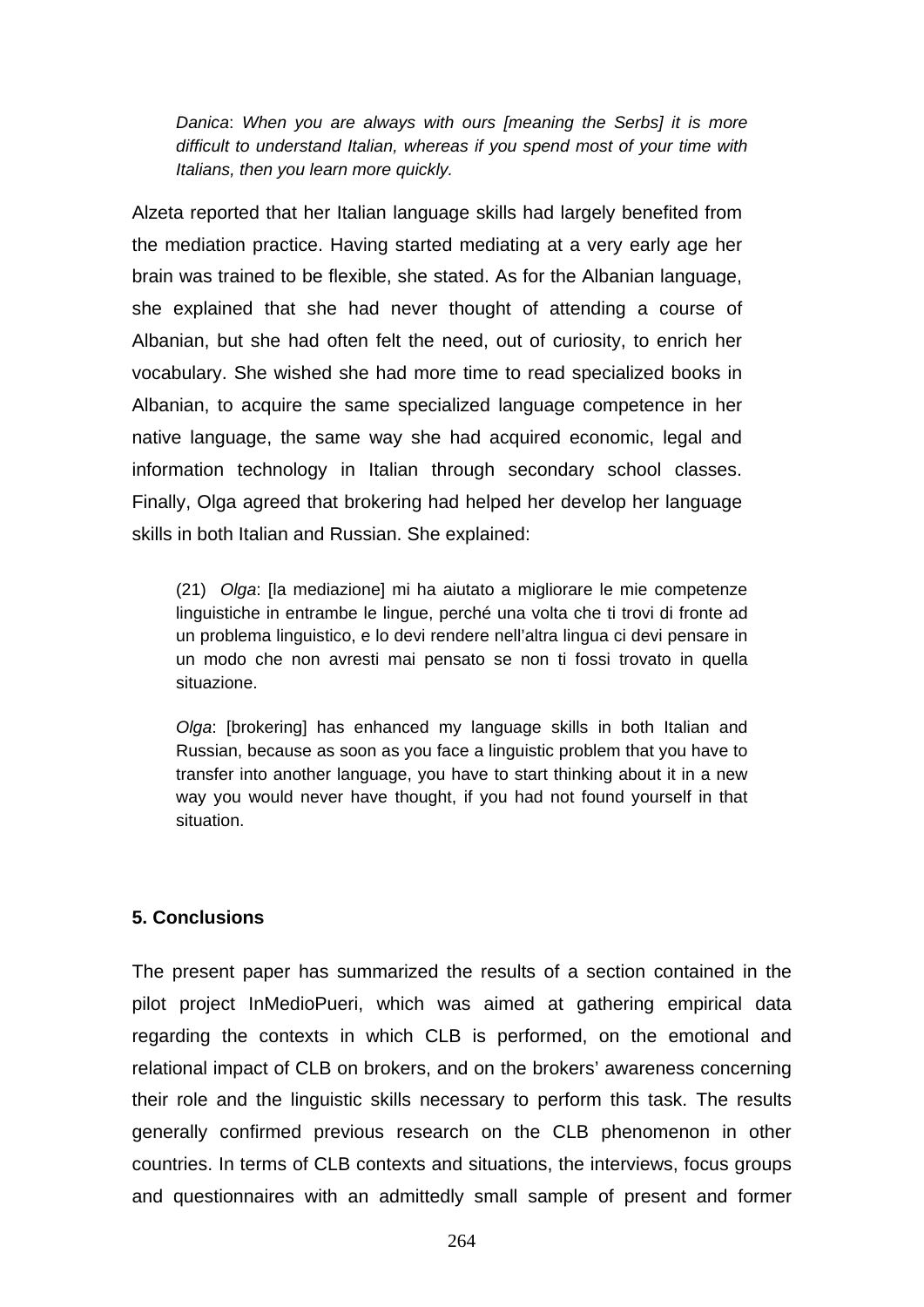brokers indicated that brokering occurred both in formal and informal settings, mainly in family situations, and also between family and friends and the institutions, with the former cases including, for example, banks, hospitals, police headquarters, the post office, schools, and public offices in general. The brokers reported translating (mainly for parents and occasionally grandparents) in contexts ranging from conversations of a formal or informal nature to bills, official communications and doctor's prescriptions.

In order to assess the emotional and relational consequences of CLB, issues revolving around the former brokers' personal attitudes towards this activity were also investigated. The respondents' answers seemed to confirm that language brokering might impact brokers both positively and negatively on an affective level (e.g. Tse 1996). Although a certain reluctance to acknowledge the more burdensome aspects of CLB was noticed at first, further prompting revealed that the practice of language mediation was alternatively experienced as rewarding or frustrating depending not only on the situations, contexts, and participants involved, but also on the personal attitudes and on the frequency with which brokers were asked to perform. Particularly, former brokers pointed out that different levels of stress were attached to mediating in different settings and situations, which, however, often goes hand in hand with a perceived sense of the normalcy of their role as brokers. Furthermore, pride and the feeling of being helpful in facilitating their family/relatives' integration in the host community seem to co-exist with a feeling of responsibility and sometimes frustration with being given these important mediating tasks. The brokers' families' excessive reliance on them was also seen as slowing down, or sometimes completely preventing their parents' and relatives' learning Italian, thus partially delaying their integration. On the other hand, increased autonomy and intellectual flexibility were sometimes identified as positive consequences of the brokering activity.

Finally, all interviewees, even the youngest, showed a certain level of metalinguistic awareness, particularly when they indicated translation strategies that might be useful in aiding mediated interactions – such as keeping things simple, summarizing, and getting around words you don't know – and when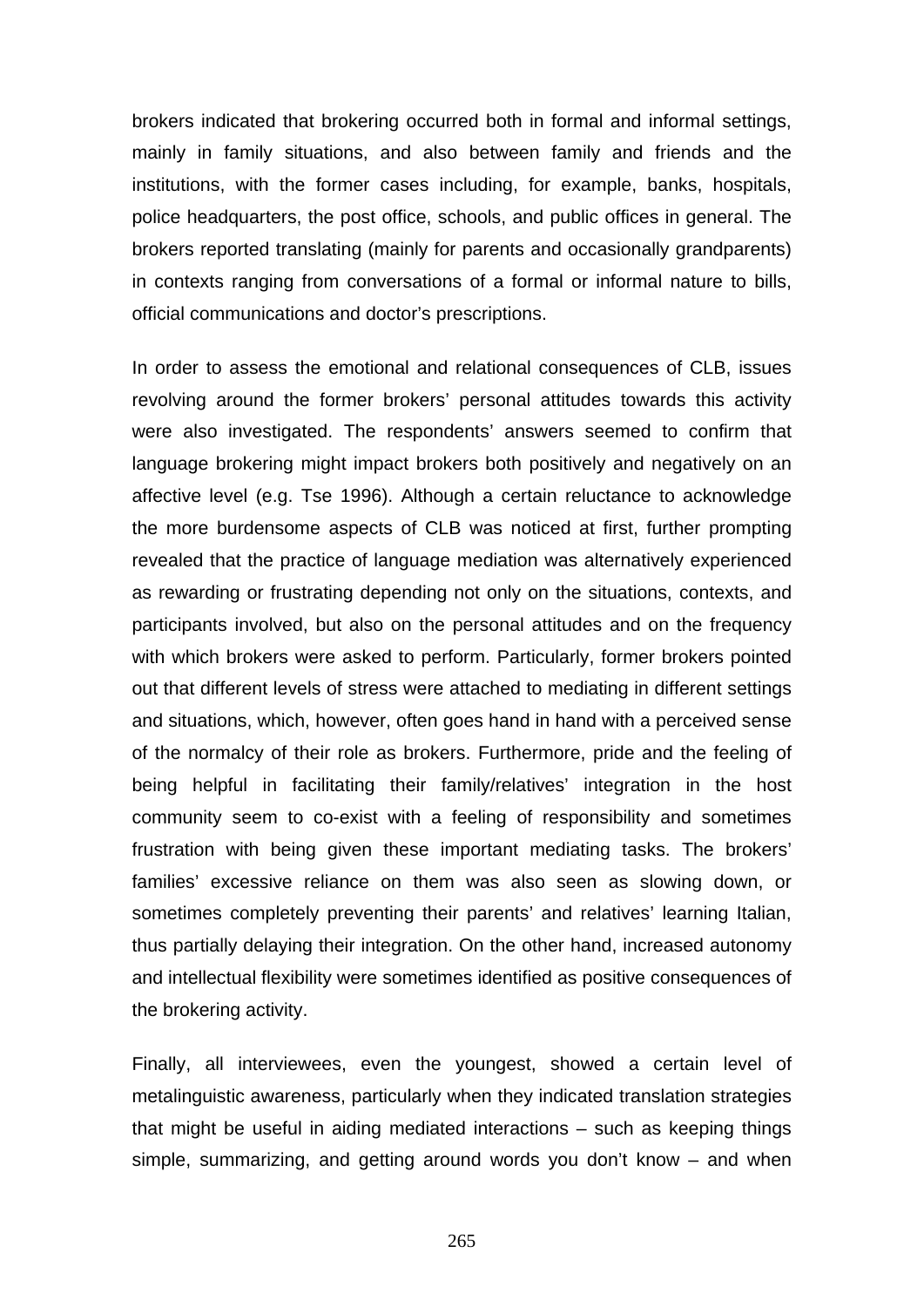they acknowledged the important role that CLB had played in their acquisition/improvement of both Italian and their parents' language.

#### **Works Cited**

Angelelli, C. (2003) "The interpersonal role of the interpreter in cross-cultural communication: A survey of conference, court, and medical interpreters in the US, Canada, and Mexico", in L. Brunette, G. Bastin, I. Hemlin and H. Clarke (eds) *The Critical Link 3,* Amsterdam and Philadelphia: John Benjamins Publishing Company, 15-26.

Antonini, R. (forthcoming) "The invisible mediators: Child language brokering in Italy", in G. Cortese (ed) *Marginalized Identities in the Discourse of Justice: Reflections on Children's Rights*, Monza: Casa Editrice Polimetrica.

Bayley, R., H. Hansen-Thomas and J. Langman (2005) "Language brokering in a middle school science class", in J. Cohen, K.T. McAlister, K. Rolstad and J. MacSwan (eds) *Proceedings of the 4th International Symposium on Bilingualism*, Somerville (MA): Cascadilla Press, 223-232.

Buriel, R., W. Perez, T. L. De Ment, D. V. Chavez and V. R. Moran (1998) "The relationship of language brokering to academic performance, biculturalism, and self-efficacy among Latino adolescents", *Hispanic Journal of Behavioral Science* 20(3): 283-297.

Del Torto, L. M. (2007) "Bridging a gap: Language brokering within threegenerational Italian-English bilingual families", in T. Hallett, S. Floyd, S. Oshima and A. Shield (eds) *Texas Linguistic Forum* 50, <http://studentorgs.utexas.edu/salsa/proceedings/2006/Del%20Torto.pdf> (visited 12/11/09).

Dorner, L. M., M. F. Orellana and C. P. Li-Grining (2007) "'I Helped my Mom and it Helped Me': Translating the skills of language brokers into improved standardized test scores", *American Journal of Education* 113(3): 451-478.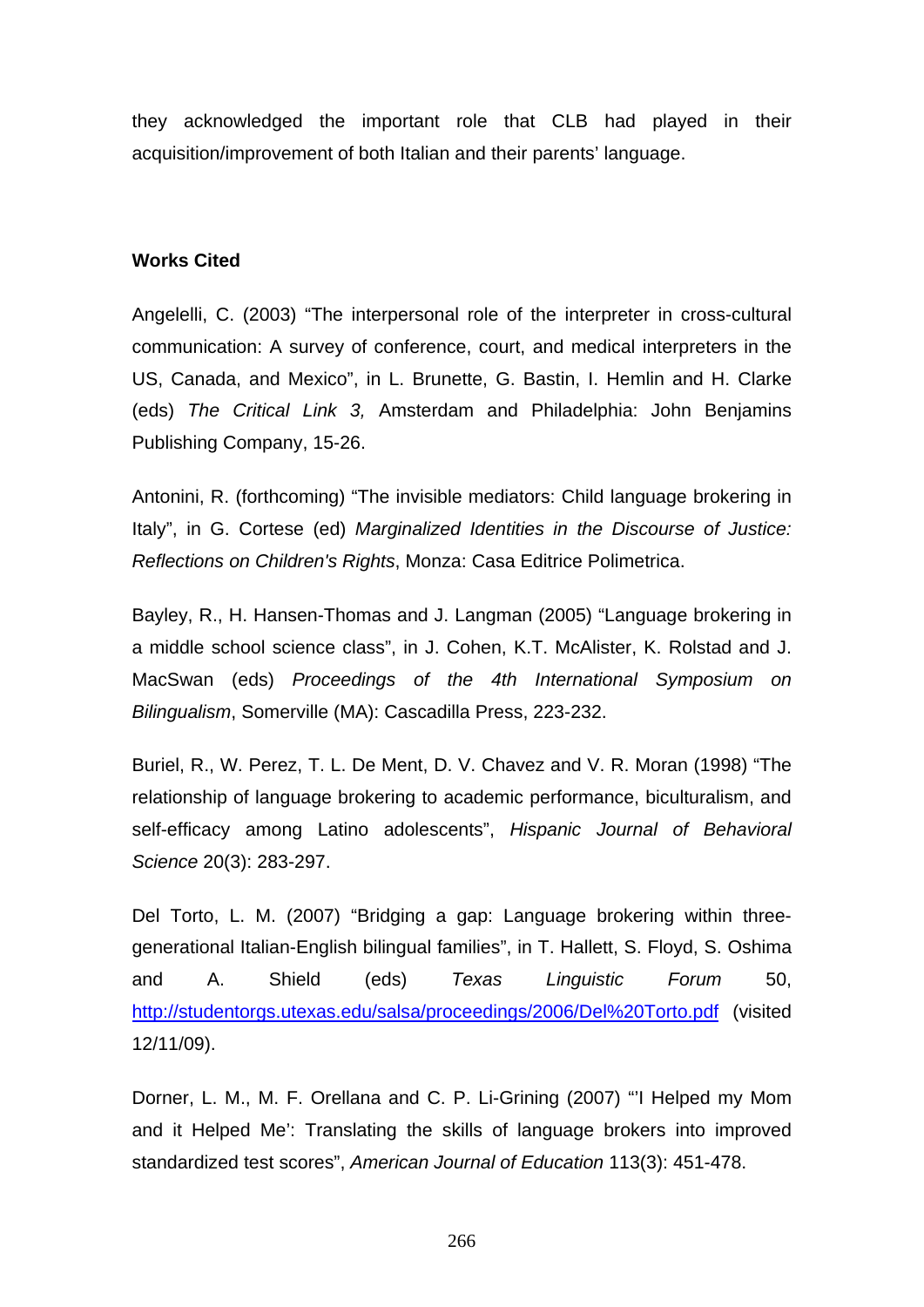Guske, I. (2006) "Minority youths as translators/interpreters: Benefits and burdens of language and literacy brokering", Proceedings of the 1<sup>st</sup> Portuguese Translation Conference (Caparica, Portugal, Sept. 11-12, 2006), <http://www.atelp.org/Content/Documents/Document.ashx?DocId=31279> (visited 12/11/09).

Hall, N. (2009) "Child language brokering in action", paper delivered at the conference *Migration, Memory and Identities* (London, 14-15 May 2009).

----- and S. Sham (2007) "Language brokering as young people's work: Evidence from Chinese adolescents in England", *Language and Education* 21(1): 16-30.

Orellana, M. F. (2009) *Translating Childhoods: Immigrant Youth, Language, and Culture*, New Brunswick: Rutgers University Press.

-----, J. Reynolds, L. Dorner and F. Meza (2003) "In other words: Translating or 'paraphrasing' as a family literacy practice in immigrant households", *Reading Research Quarterly* 38(1): 12–34.

Pöchhacher, F. (2008) "Interpreting as mediation", in C. Valero-Garcés and A. Martin (eds) *Crossing Borders in Community Interpreting.* Amsterdam and Philadelphia: John Benjamins B.V., 9-26.

Puig, M.E. (2002) "The adultification of refugee children: Implications for crosscultural social work practice", *Journal of Human Behavior in the Social Environment* 5: 85-95

Roy, C.B. (1996) "An interactional sociolinguistic analysis of turn-taking in an interpreting event", *Interpreting* 1(1): 39-67.

Tse, L. (1996) "Language brokering in linguistic minority communities: The case of Chinese- and Vietnamese-American students", *Bilingual Research Journal*  20(3/4): 485–98.

----- and J. McQuillan (1996) "Culture, language and literacy: The effects of child language brokering on language minority education", paper presented at the